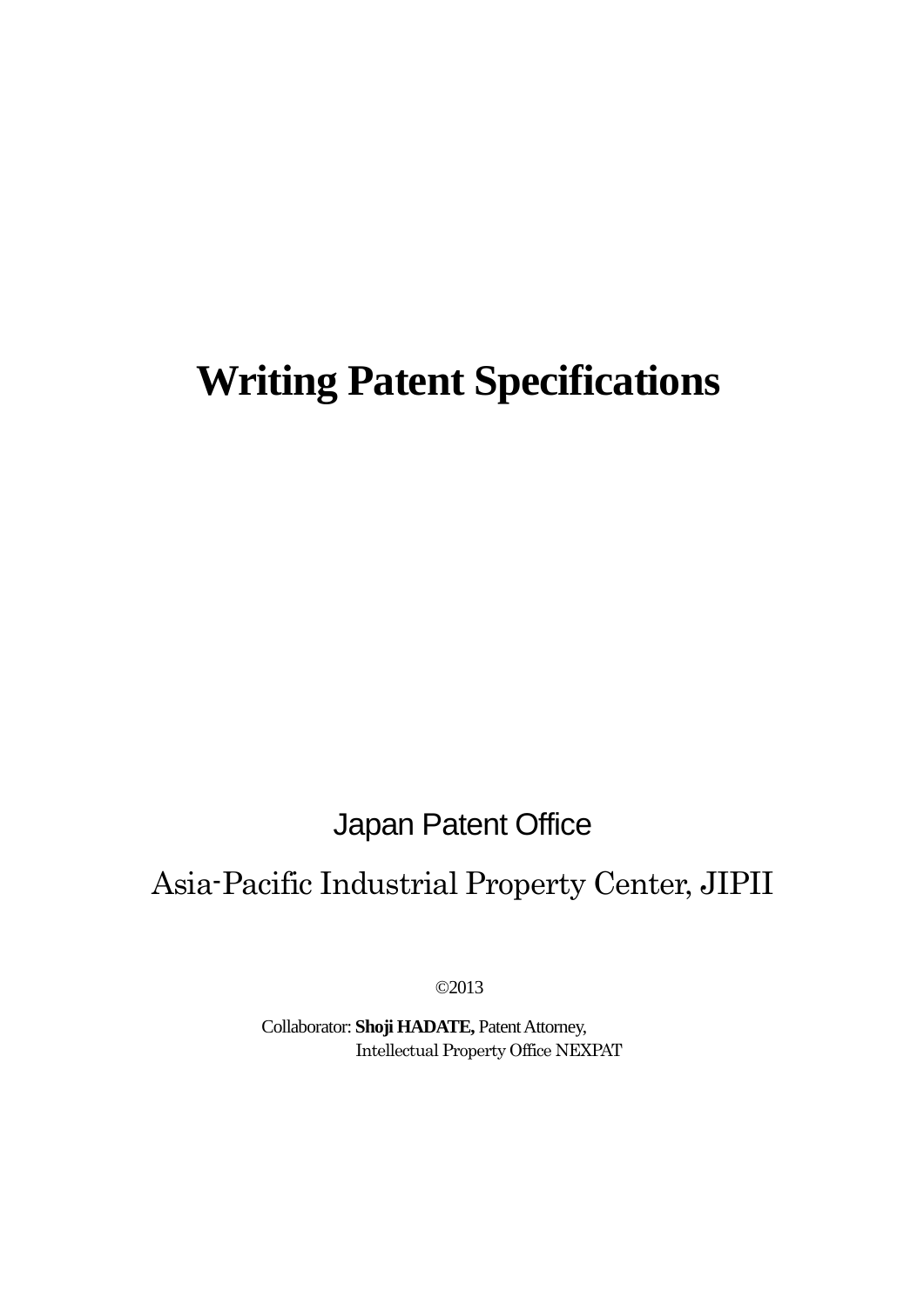## **CONTENTS**

## Page

| (3) Notes concerning the materials not stated in the patent application documents3 |
|------------------------------------------------------------------------------------|
|                                                                                    |
|                                                                                    |
|                                                                                    |
|                                                                                    |
|                                                                                    |
|                                                                                    |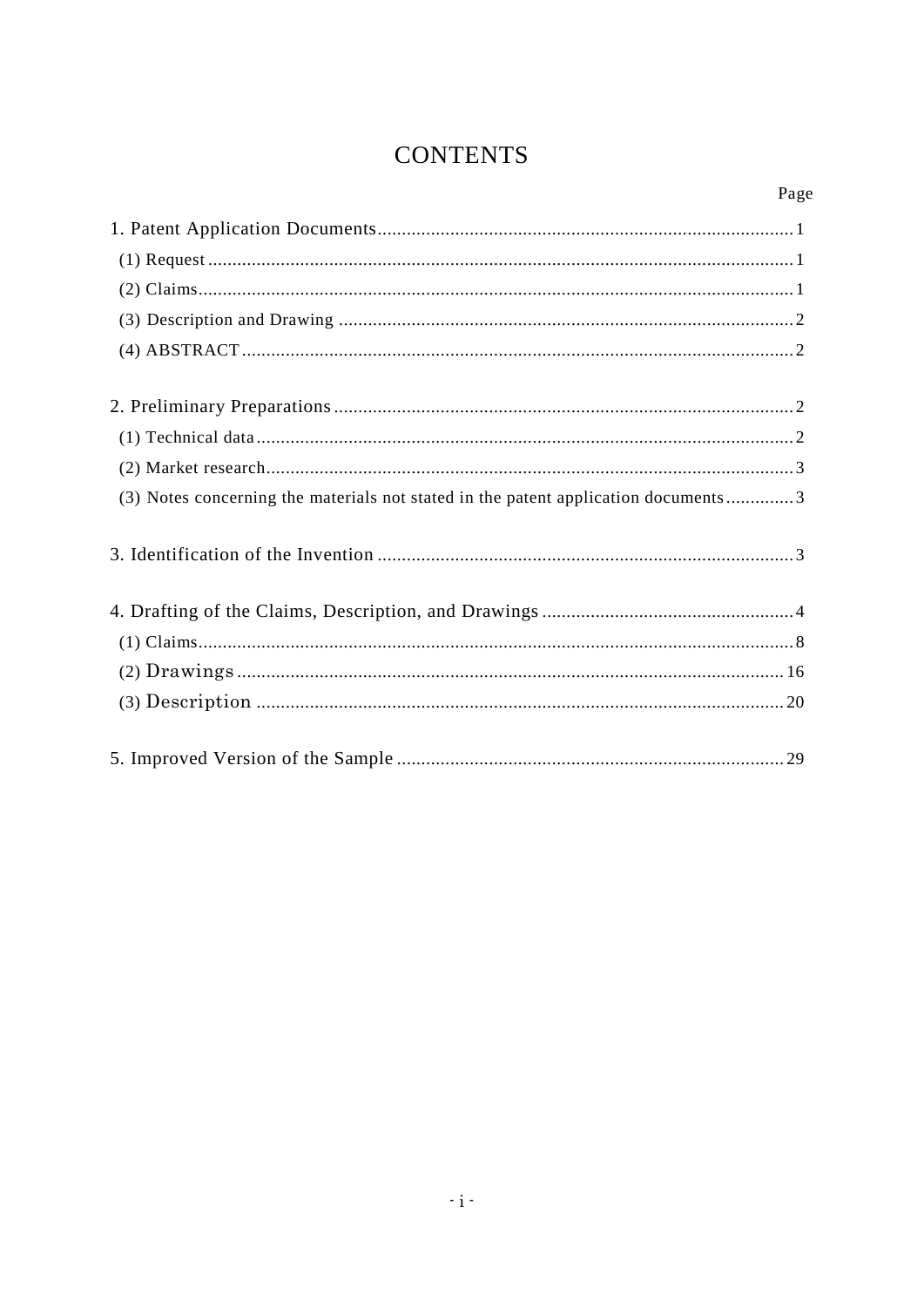The purpose of this document is to explain the drafting practices for patent application documents.

First, the person who drafts patent application documents (hereinafter, the "documenter") collects materials for the drafting of such patent application documents. The principle materials are the related technical data and market research data concerning the product of the invention.

The documenter specifies the invention to be claimed in consultation with the inventor and the applicant. The claims are the center or the heart of any granted patent because they define the protection which is the purpose of the patent. The claimed invention is determined based on the essential parts of the invention and the scope to be protected by the patent right.

The documenter drafts patent application documents according to the standardized section titles, and provides the description and drawings that clearly and fully explain the claimed invention as a whole.

#### 1. Patent Application Documents

The contents of the patent application are 5 documents; a request, a description, one or more claims, an abstract, and one or more drawings (where required) (Article 36(1), (2) of the Japanese Patent Act).

#### (1) Request

The matters to be stated in a patent application are stipulated by domestic law. The documenter shall prepare the application form pursuant to such domestic laws.

The Japanese Patent Act stipulates that the application shall at least state the name and domicile or residence of the applicant(s) for the patent and those of the inventor(s) (Article 36(1) of the Japanese Patent Act).

Particularly, in the case of a special patent application, such information should be stated in the application form. Such cases include, for example, an application of exception to lack of novelty of invention, priority claim, divisional application, etc. It is difficult to add such statements by amendment, etc.

#### (2) Claims

The purpose of the claims is to determine the scope of protection that is the purpose of the patent, and to clearly define the scope of exclusive rights provided by the patent rights (Article 70(1) of the Japanese Patent Act). Thus, it can be said that the claims are the center or heart of a granted patent (WIPO HANDBOOK 2.52).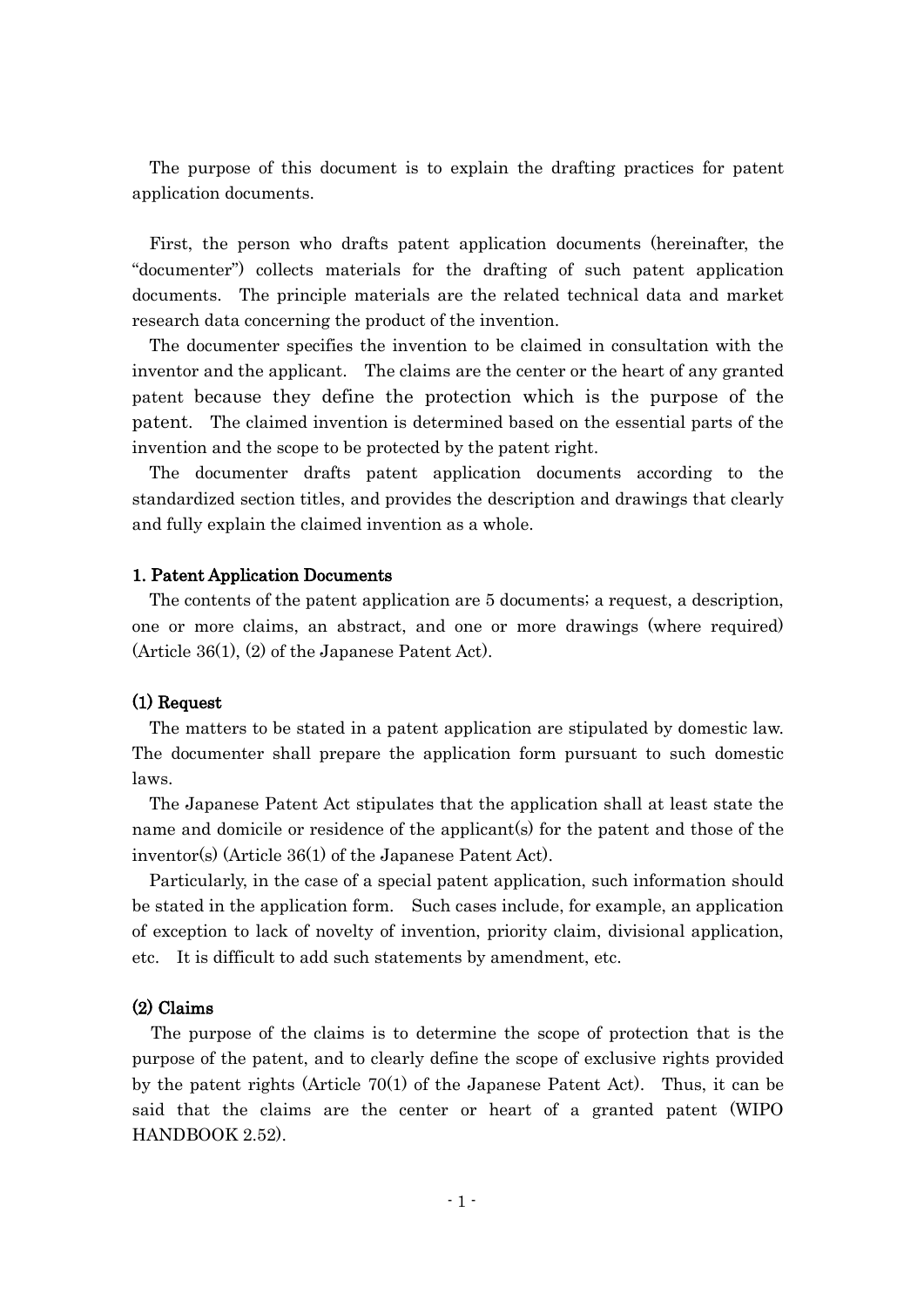#### (3) Description and Drawing

The description and drawings serve mainly as technical literature and disclose the technical contents of the claimed invention (Article 36(3) of the Japanese Patent Act).

The purpose of the patent system is to protect the invention by granting an exclusive right, called the patent right, to the person who has developed and published a new technology, for a certain period and under certain conditions, as well as to provide opportunities for third parties to utilize the said invention by publicizing the technical contents of the invention.

Matters stated in the description and drawings serve as the basis on which the patent right is granted for the scope of protection of the claimed invention. Therefore, the description and drawings must fully and clearly explain the claimed invention as a whole (Article  $36(4)(i)$  of the Japanese Patent Act).

## (4) ABSTRACT

The purpose of the abstract is to enable third parties to quickly obtain information about the essential contents of the invention (Article 36(7) of the Japanese Patent Act). The abstract, therefore, should be a brief summary of the contents of the claimed invention.

#### 2. Preliminary Preparations

First, the documenter should collect the materials required for the drafting of the description. In general, such materials comprise the technical data and market research data concerning the product of the invention.

#### (1) Technical data

Technical data includes, for example, specification of the product of the invention, academic theses concerning the invention, and so forth. They are usually provided by the inventor.

The documenter classifies the technical data into a section stating the ideas of the inventor and the remaining sections. Then, the essential parts of the invention should be clarified based on the technical data.

It is important for the documenter to collect data concerning the state of the art at the time of application filing, and particularly to have a good understanding of the common general technical knowledge. Generally the common general technical knowledge is not stated as data, so the documenter needs to check this with the inventor.

The state of the art shall serve as criteria for judging whether or not the claimed invention is sufficiently and adequately explained by the description and drawings.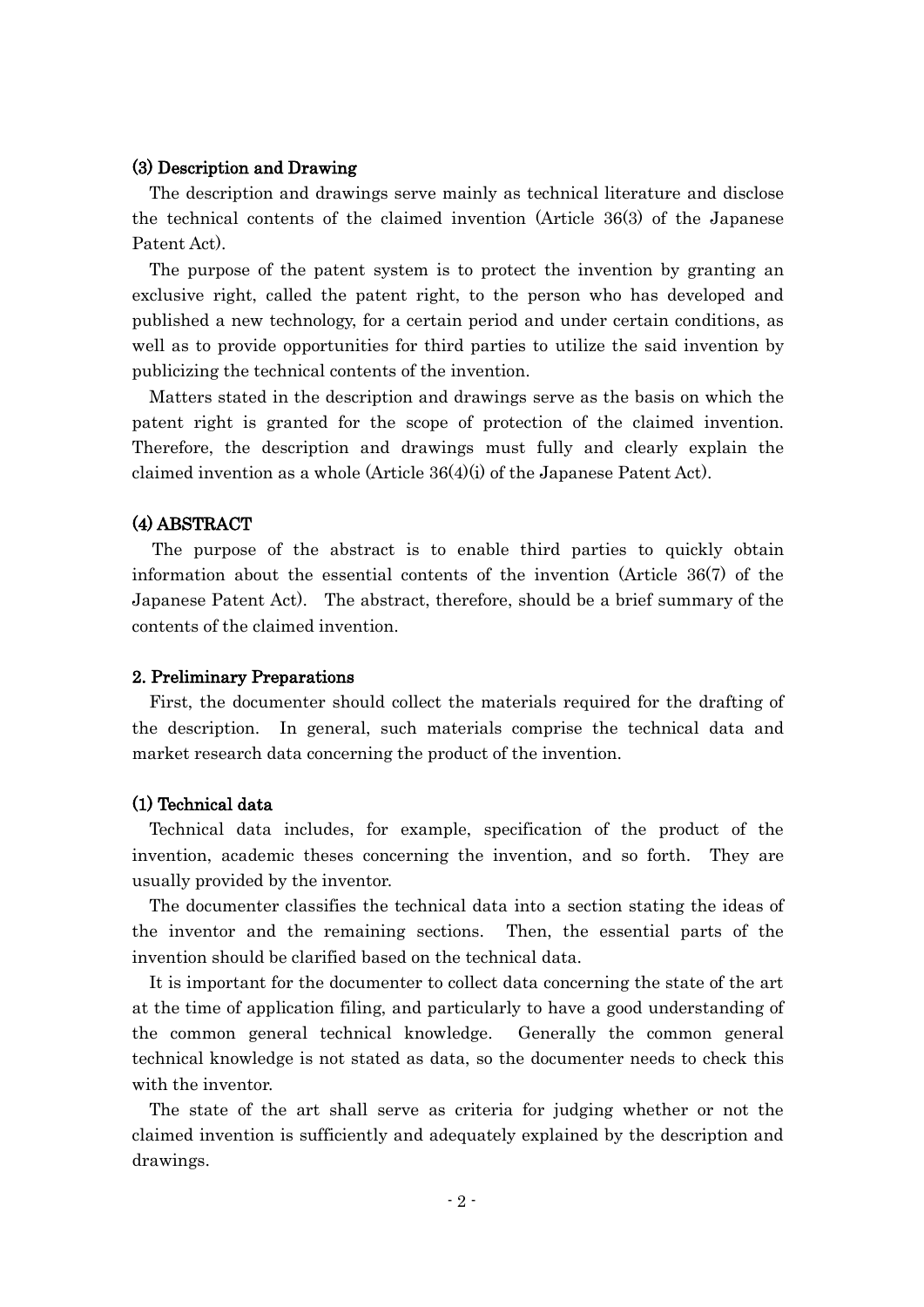Further, the state of the art shall be necessary when the documenter makes a judgment concerning the novelty and inventive step of the claimed invention. The novelty and inventive step are critical requirements that significantly affect whether patent is granted or refused. When objecting to an examiner's decision to deny the novelty or inventive step in a patent examination, the source of objection, in principle, needs to be stated in the patent application documents as of the filing. When claiming the novelty and inventive step of the invention in the patent examination, it is very important for the documenter to know the state of the art as of the filing.

#### (2) Market research

It is not sufficient for the documenter to assess the invention technically. He/she should also discover whether there is an adequate market for the product covered by the invention (WIPO HANDBOOK 2.124).

Market research is important for the future protection and usage of the invention. It is true that market research before the patent application is difficult since it needs to be done in secret, and the result of such market research is usually not stated explicitly in the patent application documents. However, it is important that the product covered by the invention is welcomed by the market in order for the applicant to make effective use of the patented invention in the future.

Therefore, the documenter, the inventor, and the applicant should develop a common view concerning the role of the technical features of the invention in maintaining a competitive advantage of the product covered by the invention. If such a common view has been developed, the documenter can then clarify the technical scope to be protected by the claims.

#### (3) Notes concerning the materials not stated in the patent application documents

The documenter should clarify for the inventor or the applicant the materials not stated in the patent application documents.

The inventor or the applicant usually checks the matters stated in the patent application documents before the filing. However, it is difficult for the inventor and the applicant to check matters not stated in the patent application documents. Further, in principle, matters not stated in the patent application documents cannot be added after filing of the application. Thus, the documenter should clarify the materials not stated in the patent application, so that the inventor and the applicant can effectively check the patent application documents.

#### 3. Identification of the Invention

The first task in drafting a patent application is the identification of the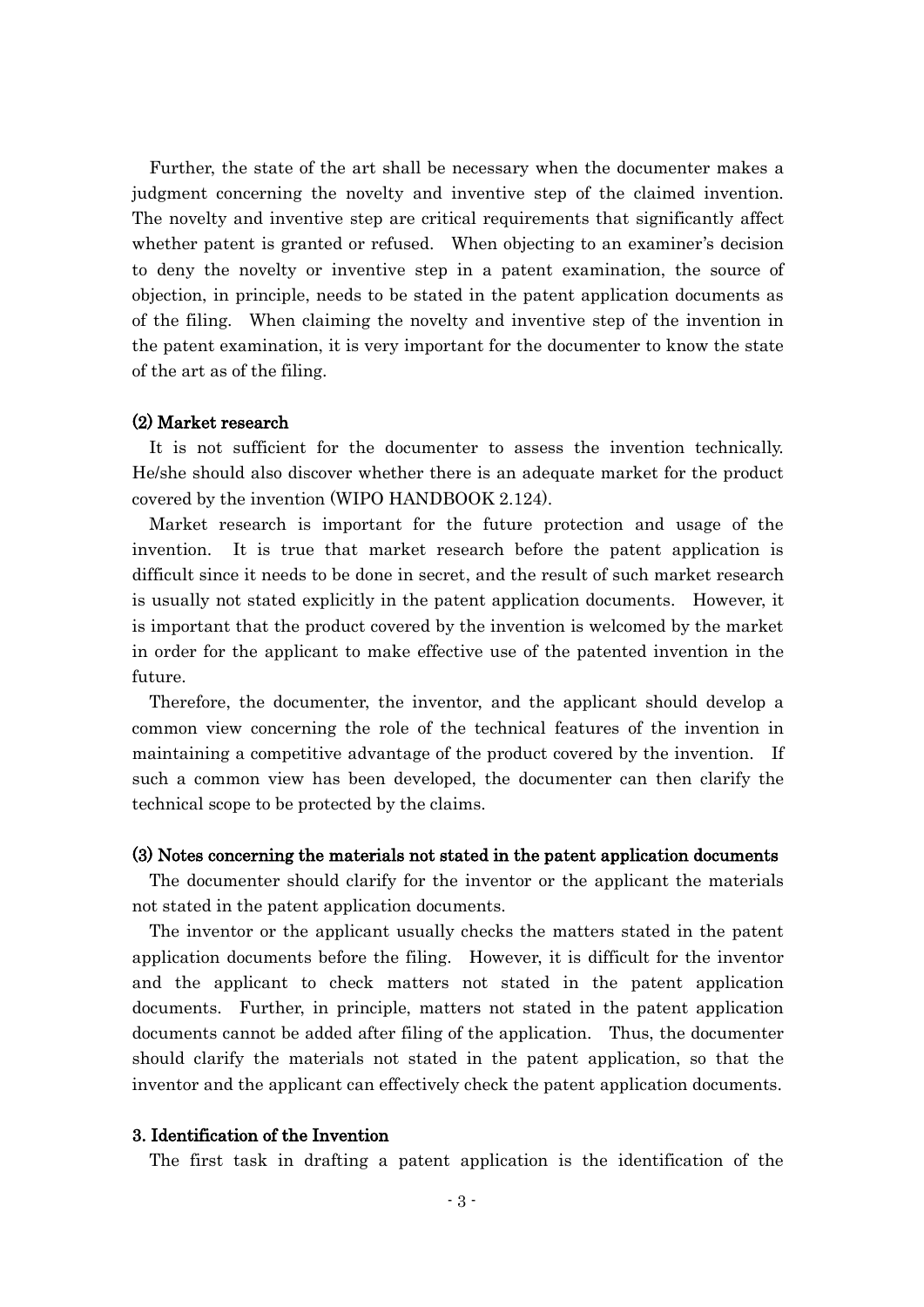invention (WIPO HANDBOOK 2.38).

The invention to be stated in the patent application documents is not decided unambiguously. It should be decided through discussions between the documenter, the inventor and the applicant.

The documenter specifies the essential parts of the invention and the scope of patent protection to be sought through discussions with the inventor and the applicant. In these discussions, the inventor may explain his/her previous inventions. The applicant may explain his/her forecast for the future of the product covered by the invention to be welcomed by the market. The documenter needs to develop a common view with the inventor and the applicant concerning the invention that can be stated in the patent application documents.

These discussions also serve an important role in the patent examination. For example, due to the shift amendment prohibition, the essential parts of the invention cannot be changed, in principle, in the patent examination process (Article 17-2(4) of the Japanese Patent Act). The documenter should therefore ensure that the description of the essential parts of the invention will not require alteration.

The documenter should also consult with the applicant concerning the number of patent applications. One application can state only one group of inventions that have a technical relationship (Article 37 of the Japanese Patent Act). This is called the requirements of "unity of invention." The documenter should consult with the applicant concerning the number of patent applications based on the essential parts of the invention.

#### 4. Drafting of the Claims, Description, and Drawings

It is important that the contents of patent application documents are clearly understood by readers.

The claims serve as a basis on which the scope of the patent is defined. The scope of the patent cannot be defined if the claims are unclear.

The description and drawings serve as the basis of the patent right, by disclosing the technical contents of the claimed invention. Where the description and drawings are unclear, it may be deemed that the technology is not disclosed therefore it is possible the patent will not be granted.

It is important for the documenter not only to express details of the invention but also to properly convey the invention to readers.

In Japan, the United States, and Europe, section titles of patent application documents have been standardized in accordance with the PCT rules. The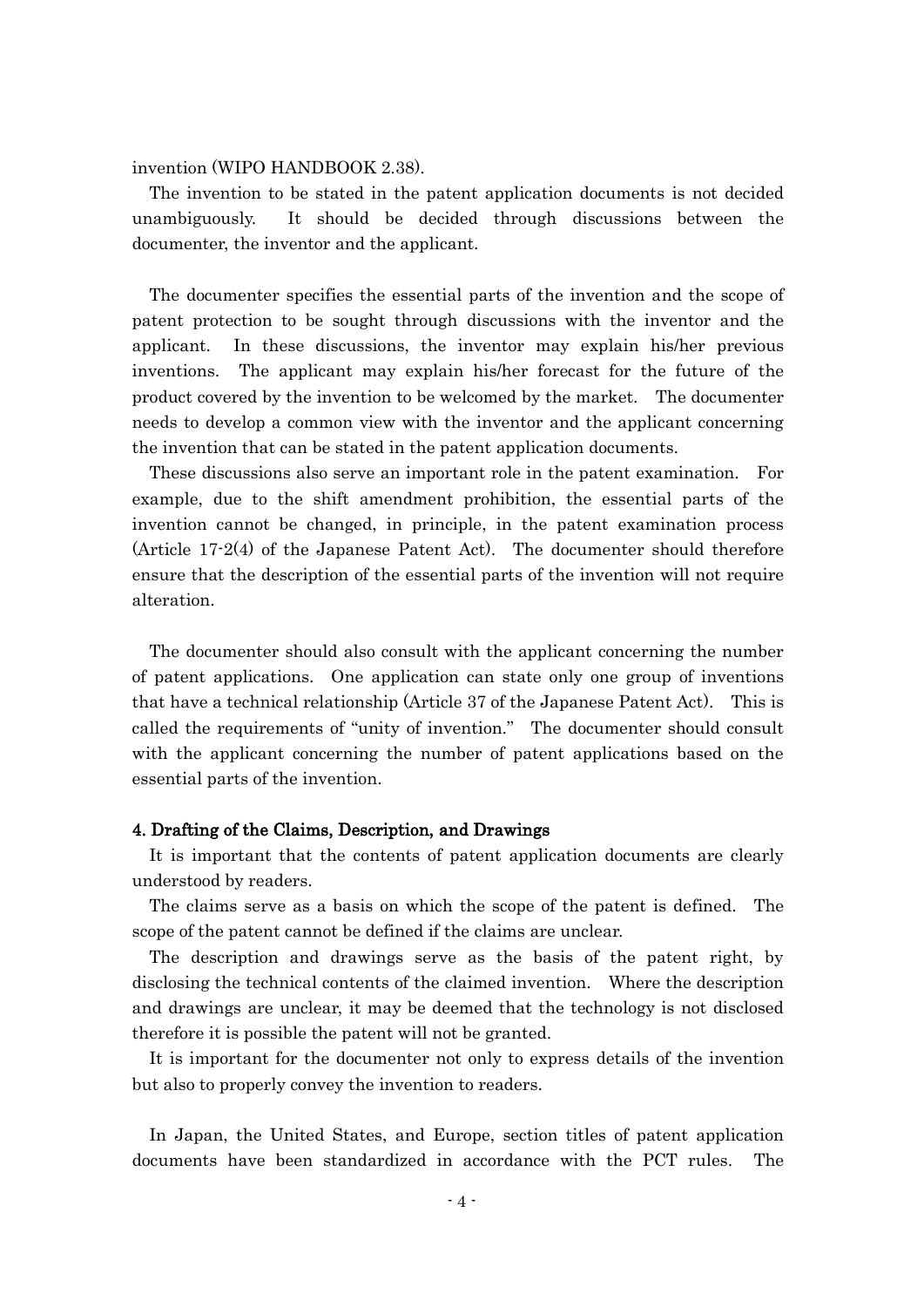documenter, in principle, shall express the claimed invention in accordance with the standardized section titles.

The following is an explanation concerning the matters to be stated under each section title. In order to specifically describe the practical approaches taken to improve the statements in patent application documents, we provide samples of patent application documents and give an explanation of each section title. This sample is based on Part VII, Chapter 1, 3.3, example 3-1 of the Examination Guidelines for Patent and Utility Models.

The following is a sample of patent application documentation.

[ SAMPLE ]

#### **DESCRIPTION**

TITLE OF INVENTION

Apparatus for retrieving chemical substances

TECHNICAL FIELD

[0001]

This invention relates to a system for retrieving and ordering chemical substances to be used for specific purposes in the chemical industry, pharmacies, and others.

#### BACKGROUND ART

[0002]

The information retrieval technology in general is applied for various purposes, and also in the field of retrieving chemical substances, the technology is known to store names of chemical substances, chemical structure formulae, purposes, etc. in correspondence to stored items, to retrieve them by one item as a retrieval key and to extract other related information.

[0003]

However, in the conventional chemical substance retrieval system, since trading information such as prices and vendors which have no direct relationship with the chemical substance characteristics have not been stored, this information had to be acquired using other systems.

SUMMARY OF INVENTION

TECHNICAL PLOBLEM [0004]

The purpose of this invention is to provide a chemical substance retrieval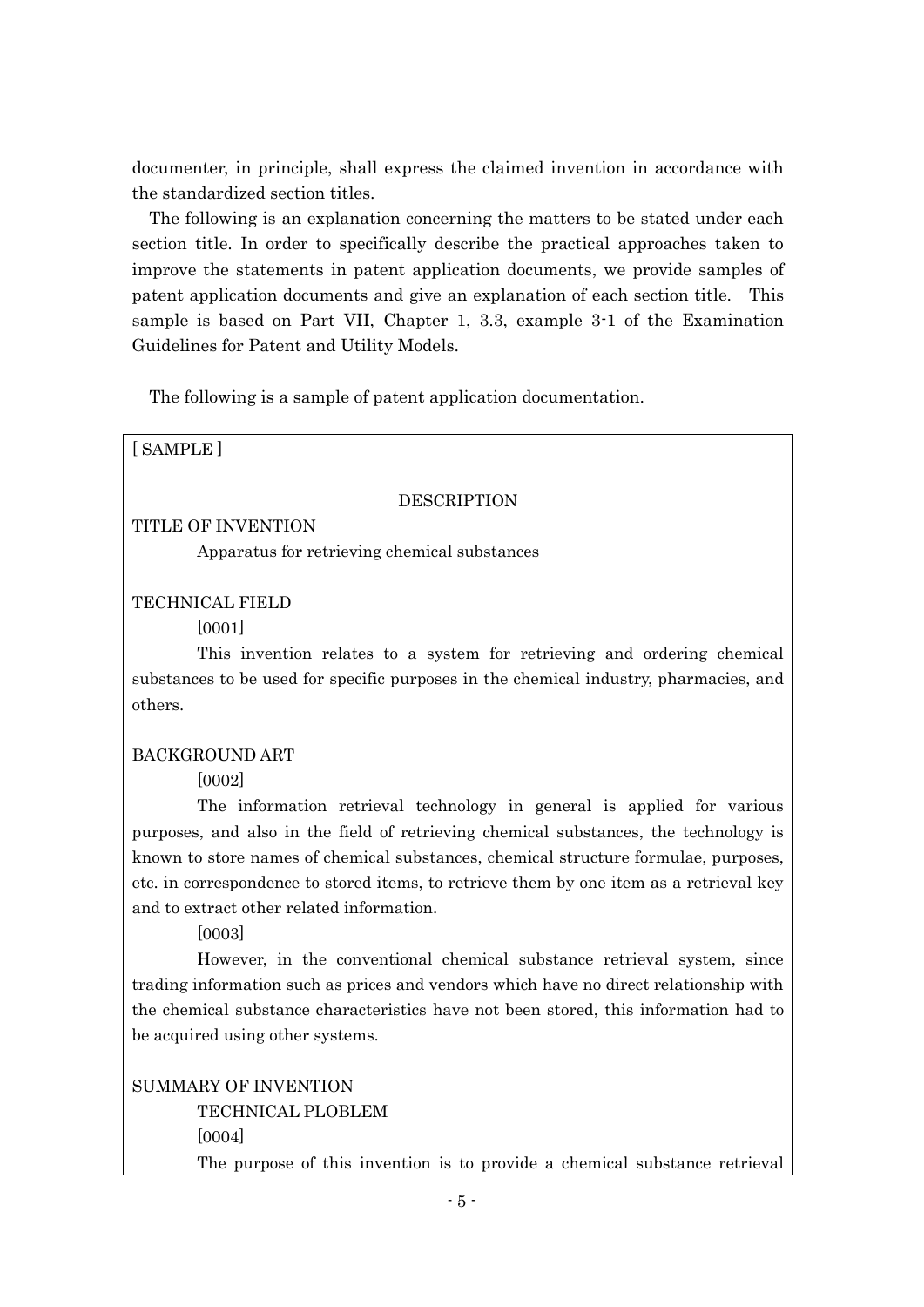system, which is useful for ordering required chemical substances, enabled to extract trading information such as prices and vendors, by retrieving chemical substances based on required use purpose of chemical substance and chemical structure formula.

## SOLUTION TO PROBLEM [0005]

A chemical substance retrieval system of this invention is structured in such a manner that a storage means to store names of chemical substances, use purposes of chemical substances and chemical structure formulae in their correspondence and a storage means to store names of chemical substances, prices and vendors in their correspondence are separately provided, and after retrieving the name of a chemical substance based on a use purpose of chemical substance or chemical structure formula as the retrieval, a price and vendor are retrieved using the retrieved name of the chemical substance. This configuration is decided taking into consideration easiness of data transfer from a conventional type of chemical substance retrieval system and easiness of data maintenance.

## ADVANTAGEOUS EFFECT OF INVENTION [0006]

According to this invention, by retrieving a use purpose of chemical substance or chemical structure formula for a certain chemical substance, and enabling the extraction of trading information such as prices or dealing vendors, it is possible to provide a chemical substance retrieval system which offers convenience in ordering or in other trading activities of a required chemical substance.

#### BRIEF DESCRIPTION OF DRAWINGS

#### [0007]

Fig 1 shows a chemical substance retrieval system realizing the claimed invention.

#### DESCRIPTION OF EMBODIMENTS

[0008]

This invention realizes a chemical substance retrieval system using a computer system constituting a CPU, memory means, an input device such as a keyboard and a display means such as a display unit. A conceptual drawing is shown in Fig. 1.

[0009]

A flow of the chemical substance retrieval system is as described below. [0010]

First, a storage means of a computer system is loaded with chemical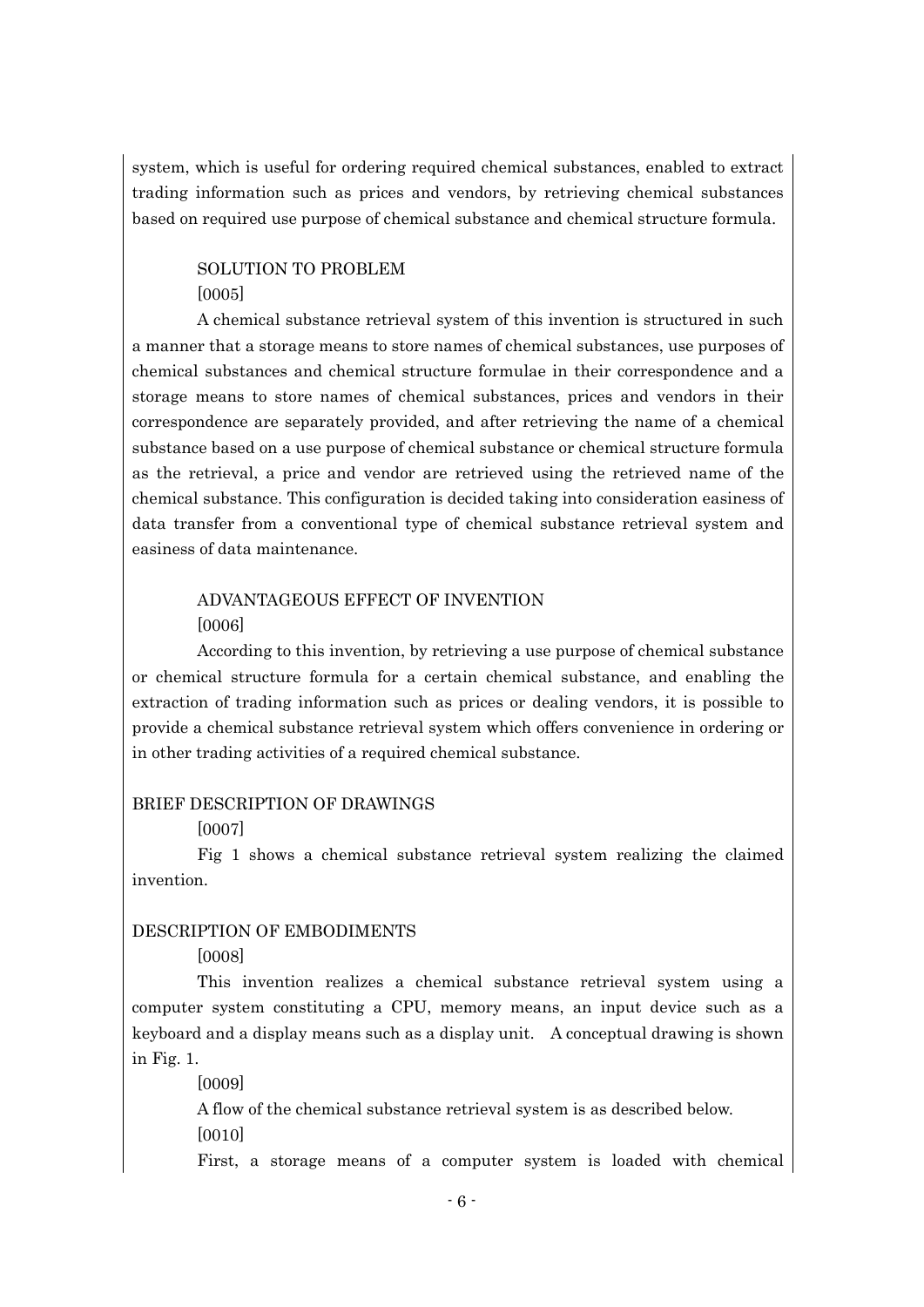substance characteristics data including names of chemical substances, use purposes of said chemical substances, and chemical structure formulae in their correspondence, and another storage means is stored with chemical substance trading data including names of chemical substances, prices of said chemical substances per gram and vendor names in their correspondence. These storage means can use memory means such as RAM and ROM or a recording medium such as a magnetic disk and/or CD-ROM.

## [0011]

Then, when a chemical structure formula or a component of chemical substance is inputted from an input means, the CPU of the computer system retrieves the chemical substance characteristics data stored in one of the storage means of the computer system by the inputted retrieval key and extracts the data which includes the retrieval key.

[0012]

Further, the CPU of the computer system, using the name of the chemical substance existing in the extracted chemical substance characteristics data as the retrieval key, retrieves the chemical substance trading data stored in another storage means of the computer system, extracts the data which includes the retrieval key, and displays the name of the chemical substance, use purpose of chemical substance, chemical structure formula, price per gram, and dealing vendor name on the display means.

## CLAIMS

[Claim 1]

An apparatus for retrieving chemical substances, comprising:

chemical substance characteristics data storage unit for storing names, uses and structure formulae of a plurality of chemical substances in their correspondence;

chemical substance trading data storage unit for storing names, prices per gram, and vendor names of a plurality of chemical substances in their correspondence;

input unit for inputting a use of chemical substance or a structure formula as a retrieval key;

chemical substance characteristics data retrieval unit for extracting the name, the use and the structure formula of the chemical substance corresponding to the retrieval key inputted from said chemical substance characteristics data storage unit based on the retrieval key inputted from said input unit;

chemical substance trading data retrieval unit for extracting the price per gram and the vendor name of the corresponding chemical substance from said chemical substance trading data storage unit based on the name of chemical substance extracted from said chemical substance characteristics data retrieval unit; and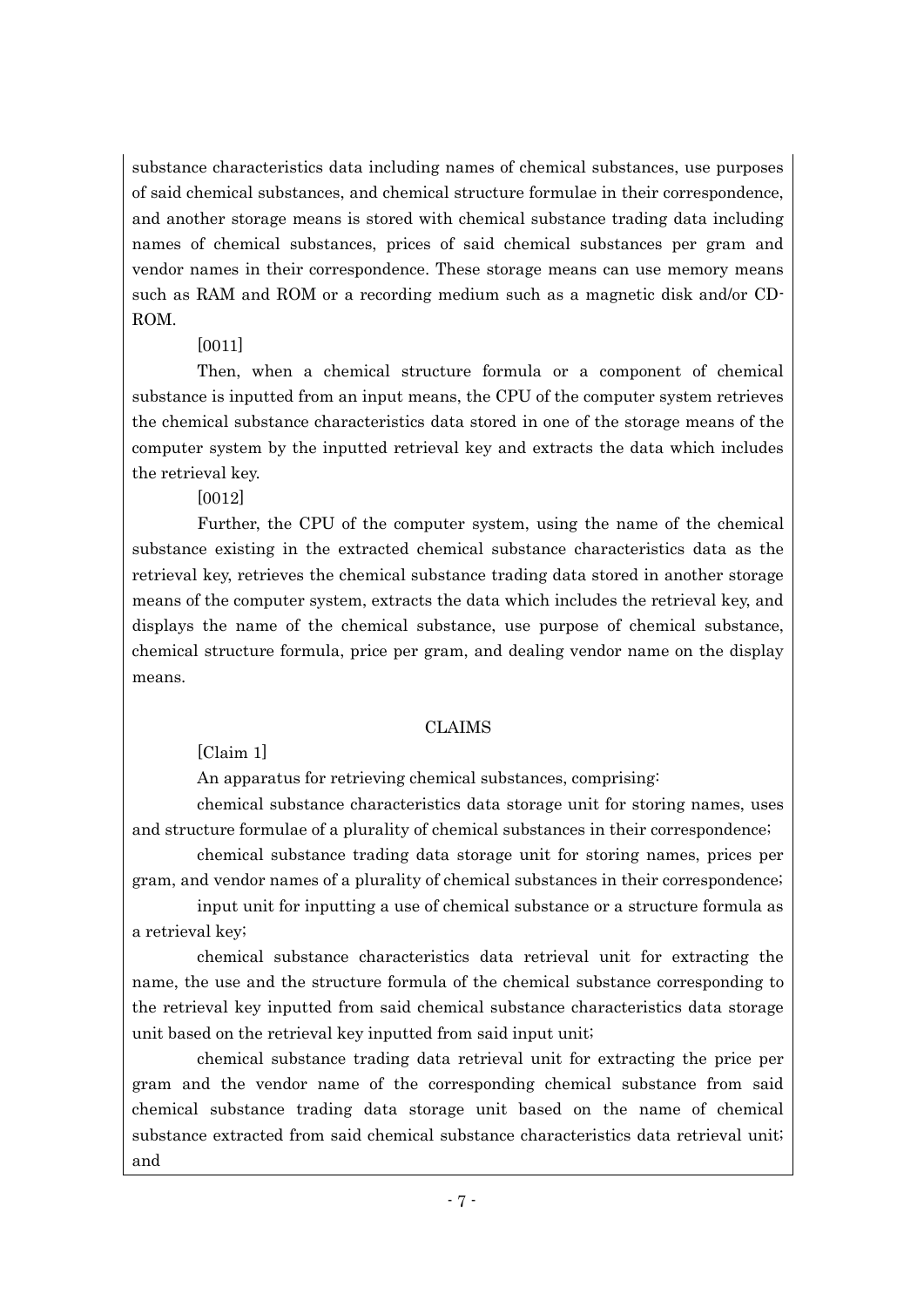display unit for displaying the name, the use and the structure formula of the chemical substance extracted by said chemical substance characteristics data retrieval unit, and the price per gram and the vendor name of the chemical substance extracted from said chemical substance trading data retrieval unit in their correspondence on a display screen.



#### (1) Claims

The claims define the scope of protection of the patent right; that is to say, they are the center or the heart of the granted patent. Whether or not a product, etc. is covered by the scope of patent protection should be clearly judged based on the expression stated in the claims.

Terms appearing in the claims shall be used in their normal meanings (Form 29bis 9). For technical terms, academic terms should be used (Form 29bis 8). Concerning the words stated in claims, the documenter should check their definition in dictionaries, handbooks, etc. When using terms with special meanings in claims, the documenter should define the terms explicitly in the patent application documents.

For example, in the case where comparative expressions, such as "big," are used in a claim, the subject of comparison should be clarified by using expressions such as "bigger than –."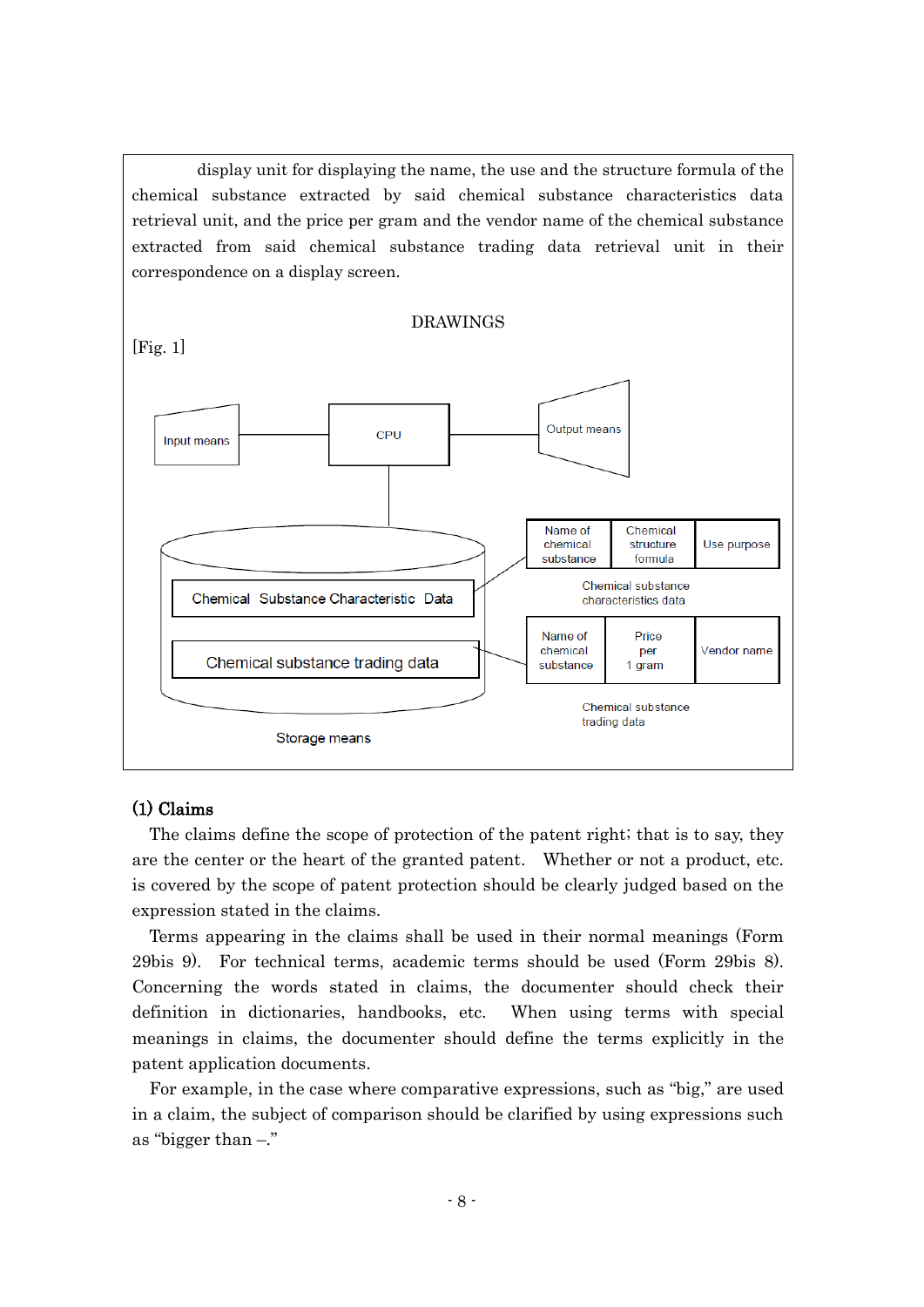In the claims, there shall be set forth, by statements separated on a claim by claim basis, all the matters that an applicant for a patent considers necessary in defining the invention for which a patent is sought (Article 36(5) of the Patent Act).

Each claim shall be preceded by a sign that shows that it is a claim ("Claim") space and with an Arabic numeral that designates the specific claim (E.g. Claim 1, Claim 2, etc.).

#### A. General method for drafting claims

Following is an explanation of the general method for drafting claims:

Generally, each claim is broken down into multiple constituent features when interpreted. In order to clearly express the multiple constituent features in claims, the statement is devised, for example, by starting each constituent feature on a new line.

The documenter clarifies the overall technical feature of the claimed invention by specifying multiple constituent features and their combinations in each claim.

There are no fixed rules for the process of determining the constituent features. Usually, in claims, they are at least broken into publicly known constituent feature(s) and publicly unknown constituent feature(s). When stating an identical constituent feature in multiple places, the documenter generally clarifies that they indicate the identical constituent feature by using expressions such as "the said…" and "the…"

The series of claims generally commences with a broad main claim followed by a number of claims of narrower scope. The statement of the narrower claims usually includes citations from the broad main claim; therefore, they are usually called dependent claims.

Generally, dependent claims are expressed by adding new constituent features to the cited claims or by restricting constituent features stated in the cited claims.

Each claim should be made as simple as possible. The documenter should state the minimum specifications necessary for solving the problem. Unnecessary limitations in the claim may limit the scope of protection by the claim.

However, the documenter should notice that simplified statements in the claims give rise to two risks.

One risk is that publicly known technology may be included in the scope of protection of the claim and, therefore, novelty and inventive step may be denied. In practice, the main claim is simplified, while concrete specifications are stated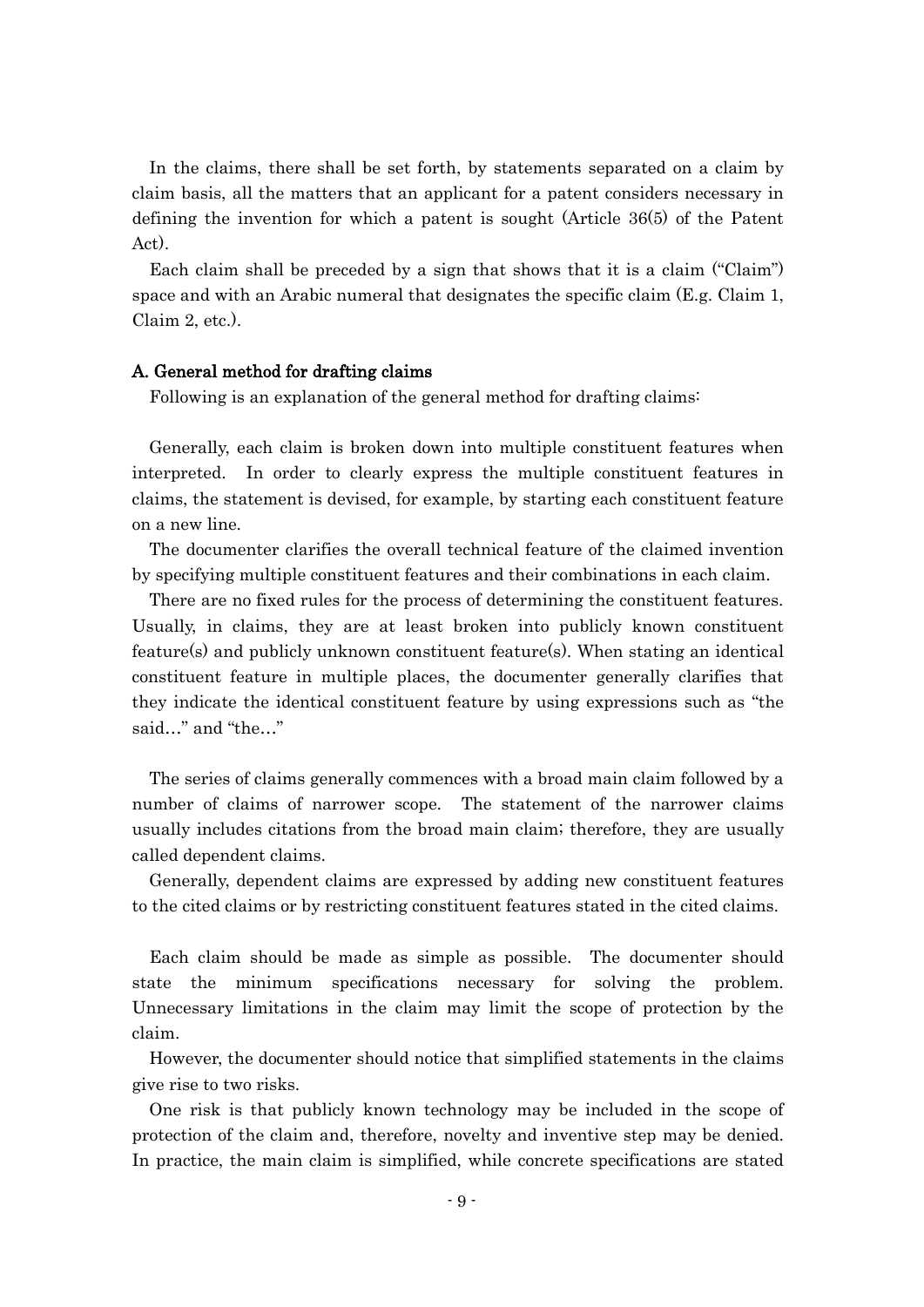in dependent claims, so that they can be amended should their novelty or inventive step be denied in the patent examination.

Another risk is that the extended scope of right is not supported by the description or drawings. The description and drawings should describe the claimed invention as a whole, clearly and sufficiently. If the scope of right is extended, there is a risk that the statement of the description and drawings may become insufficient. Sufficient statement of the description and drawings is generally called the support requirement. Where the documenter judges that the statement is not sufficient to support the claimed invention as a whole, s/he should ask the inventor to prepare new technical data.

Concerning the matters stated in the claims, the documenter should explain to the inventor and the applicant the reasons why they have been included in the claims. Further, concerning the matters excluded from the claims, the documenter should explain the reasons why they have been excluded. This is because the inventor and the applicant are generally unaware of the matters excluded from the claim, unless explained by the documenter.

#### B. Categories of claims

The Japanese Patent Act specifies three categories of claims: the invention of a product; the invention of a process; and the invention of a process of producing a product.

Inventions are categorized because the scope of protection by the patent right varies. That is, in the case of an invention of a product, it is protected from the acts of producing, using, assigning, etc., exporting or importing, or offering for assignment, etc. In the case of an invention of a process, it is protected from the acts of using the process. In the case of an invention of a process of producing a product, it is protected from the acts of using the process, as well as the acts of using, assigning, etc., exporting or importing, or offering for assignment, etc. of the product produced by the process.

Inventions are also categorized because the extent of the explanation required for the description and drawings varies. According to the Japanese patent examination guidelines, the invention of a product needs to be explained clearly so that the product can be made and used; the invention of a process needs to be explained clearly so that the process can be used; and the invention of a process for producing a product needs to be explained clearly so that a product can be made by the process. Therefore, where only a specific category is stated, amendments may not be made concerning the invention in other categories.

The documenter needs to decide the category of the claimed invention as of the filing of the application.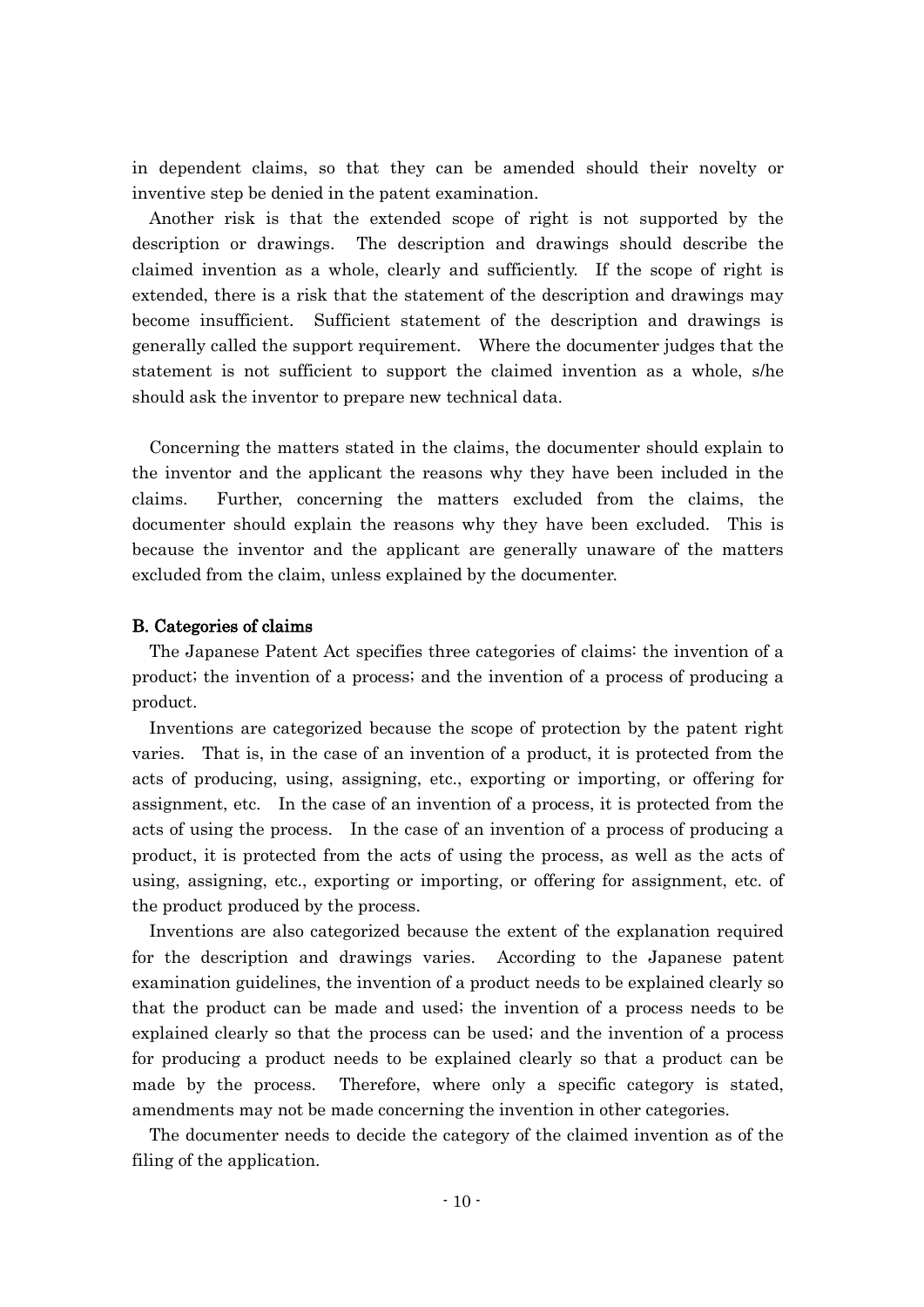#### C. Consideration of sample claims

Next, we will look at some sample claims and explain the claim drafting practices more specifically.

#### (a) Scope of sample claims

The following is a sample of the scope of claims. Each constituent feature of the claim is shown in bold and italics and is underlined. These claims are henceforth termed, "Sample Claims."

[ SAMPLE ]

#### CLAIMS

[Claim 1]

#### An apparatus for retrieving chemical substances, comprising:

chemical substance characteristics data storage means for storing names, uses and structure formulae of a multiple of chemical substances in their correspondence;

*chemical substance trading data storage means* for storing names, prices per gram, and vendor names of a multiple of chemical substances in their correspondence;

input means for inputting uses of chemical substances or a structure formula as a retrieval key;

chemical substance characteristics data retrieval means for extracting the name, the use and the structure formula of the chemical substance corresponding to the retrieval key inputted from said chemical substance characteristics data storage means based on the retrieval key inputted by said input means;

chemical substance trading data retrieval means for extracting the price per gram and the vendor name of the corresponding chemical substance from said chemical substance trading data storage means based on the name of the chemical substance extracted from said chemical substance characteristics data retrieval means; and

display means for displaying the name, the use and the structure formula of the chemical substance extracted by said chemical substance characteristics data retrieval means, and the price per gram and the vendor name of the chemical substance extracted from said chemical substance trading data retrieval means in their correspondence on a display screen.

#### (b) Category of the claims

"An apparatus for retrieving chemical substances" is stated in the Sample Claims. This is the invention of a product.

An invention of a process is not given in the Sample Claims. Where the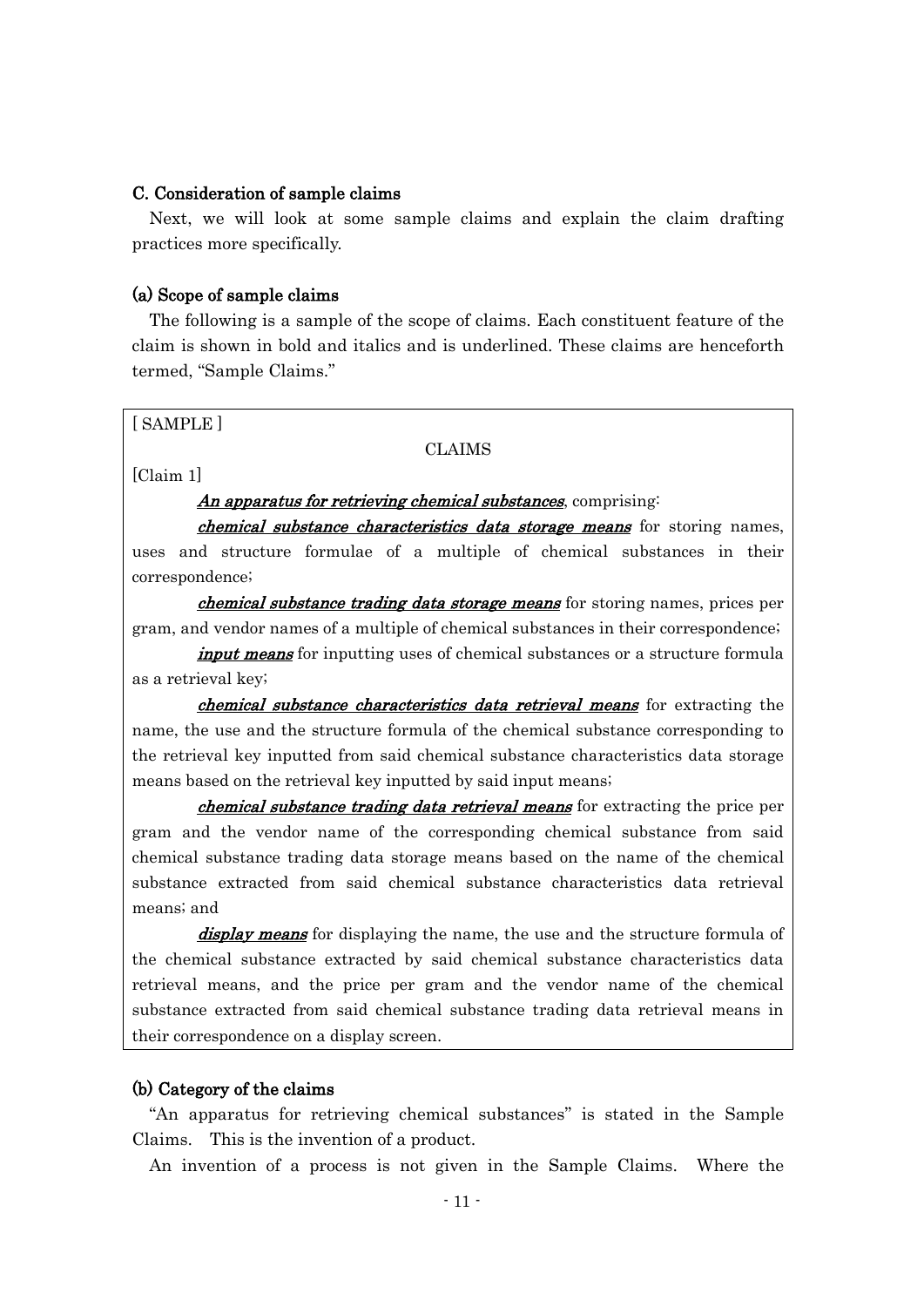documenter does not draft a claim for a specific category, s/he should fully explain to the applicant the risk of not drafting such a claim.

#### (c) Constituent features of the Sample Claims

Seven constituent features are stated in the Sample Claims: an apparatus for retrieving chemical substances; chemical substance characteristics data storage means; chemical substance trading data storage means; input means; chemical substance characteristics data retrieval means; chemical substance trading data retrieval means; and a display means.

These can be broken into three groups: The first group consists of an apparatus for retrieving chemical substances. The second group consists of chemical substance characteristics data storage means and chemical substance trading data storage means. The third group consists of an input means, chemical substance characteristics data retrieval means, chemical substance trading data retrieval means, and a display means.

The first group includes the second and the third groups. The first group is a constituent feature indicating the claimed invention as a whole.

Concerning the second group, the chemical substance characteristics data storage means and the chemical substance trading data storage means are stated as separate constituent features, which indicate that the data is managed separately by two storage means. The third group indicates that the two storage means are associated for the execution of retrievals through sequential processing executed by these constituent features.

For the following reasons, it is considered reasonable that the Sample Claims include these seven constituent features.

The first group indicates the category of the invention, which should be explicitly stated.

The second and third groups indicate the technical features of the claimed invention, respectively.

Concerning the second group, chemical substance characteristics data storage means and chemical substance trading data storage means are stated as different constituent features. This indicates the technical feature of the invention to manage the data separately by two storage means.

The third group indicates that separate retrieval processes are utilized for these storage means. That means there are two retrieval means, chemical substance characteristics data retrieval means and chemical substance trading data retrieval means, corresponding to the two storage means. Further, the purpose of the Sample Claims is to "offer convenience for ordering or other trading activities of required chemical substance" for users of the apparatus for retrieving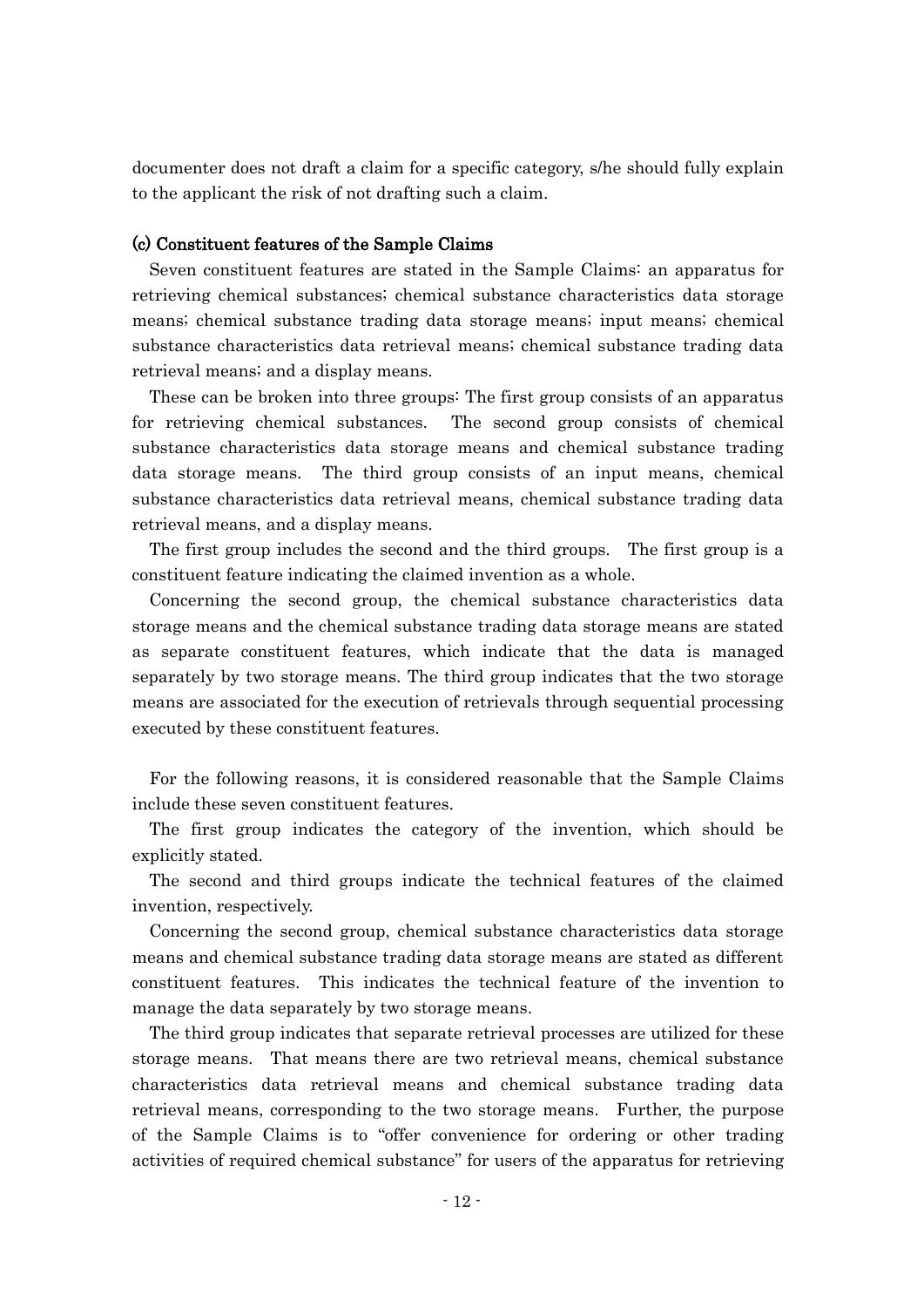chemical substances. Input and output means are important for the attainment of this purpose. Therefore, the claims include input means and display means as constituent features.

Thus, the reasons for determination of each constituent feature of the Sample Claims can be explained. Therefore, the constituent features of these Sample Claims are evaluated as reasonable.

Next, we will look at each constituent feature of the Sample Claims and explain points for improvement.

#### (d) Improvement point 1: Selection of terms

The documenter should not use terms also used in the technical data as they are, but should understand the roles that the terms played in the technical data, and then select adequate wording.

The purpose of the "name of the chemical substance" in the Sample Claims is to distinguish one chemical substance from other chemical substances. However, numeric codes, for example, may be used in future retrieval technology, therefore it may be better to use terms such as "chemical substance identifying data."

However, "chemical substance identifying data" is not an established academic term. Therefore, "chemical substance identifying data" should be explicitly defined as "data for distinguishing one chemical substance from other chemical substances," etc. in the patent application documents.

The "use purpose of chemical substance or chemical structure formula" and the "price per gram and the vendor names of chemical substances" are also restricted expressions. For example, an apparatus for retrieving chemical substances concerning "prices per 10 grams of the chemical substance" is, in principle, not included in the scope of right, since the "price per gram of the chemical substance" is stated in the claim.

The purpose of the "use purpose of chemical substance or chemical structure formula" is to indicate the characteristics of the chemical substance. So, it is adequate to express these as "characteristics data." The documenter should define the "characteristics data" as, for example, the "data indicating the chemical substance characteristics" in the description.

The purpose of the "price per gram and the vendor names of chemical substances" is to indicate the trading of the chemical substance. So, it is adequate to express these as "trading data." The documenter shall define "trading data" as, for example, the "data required for the purchase of the chemical substance in the market" in the description.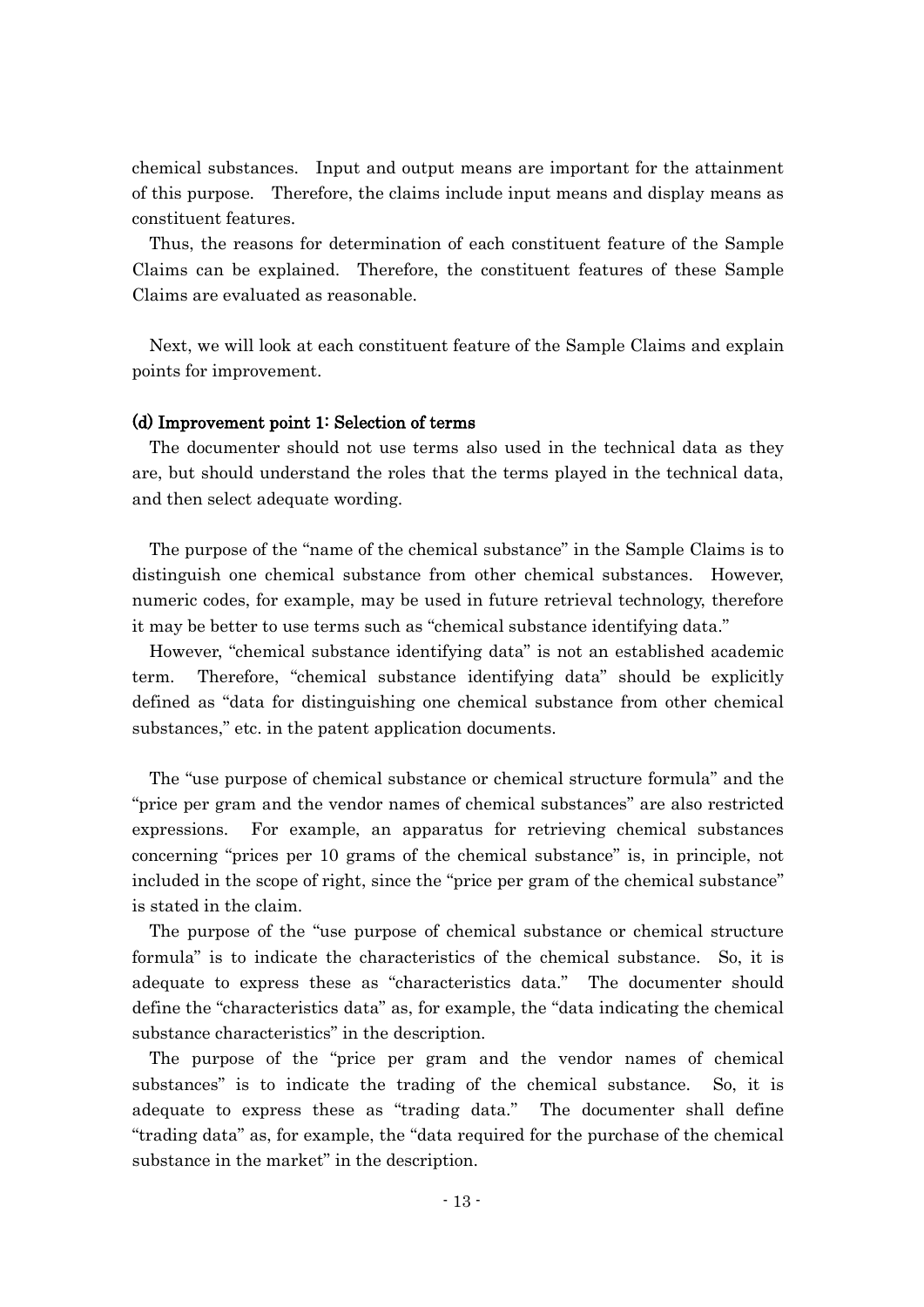#### (e) Improvement point 2: Elimination of processing not technically required

The claims should not state processing that is not technically required.

The Sample Claims state that the chemical substance characteristics data retrieval means extracts not only the data corresponding to the retrieval key but also the retrieval key itself.

However, as is common general technical knowledge, the retrieval means need not extract the retrieval key itself. For example, in a case where the retrieval key is the use purpose of the chemical substance, it is sufficient to extract "chemical substance names" and "chemical structure formulae" corresponding to the retrieval key, but it is not necessary to extract "the use purpose of the chemical substance." In a case where the retrieval key is the chemical formula, for example, it is sufficient to extract "chemical substance names" and "the use purpose of the chemical substance" corresponding to the retrieval key, but it is not necessary to extract the "chemical formulae."

If the retrieval key is a part of the characteristics data and the rest of the characteristics data can be retrieved through retrieval processing, it may be commercially valuable because it enables retrieval of the same information as the Background Art.

The part that is considered commercially valuable is stated in Claim 2 of the improved version.

#### (f) Improvement point 3: Clarification of the naming of the constituent features

By improving the names given to each constituent feature, the documenter can make it easy for readers to understand the claimed invention.

For example, the expression "chemical substance" is included in the names of the four means stated in the Sample Claims. However, the fact that each means of the apparatus for retrieving chemical substances relates to "chemical substance" does not usually have a special meaning. Therefore, the expression "chemical substance" can be omitted.

Readers can clearly understand the processing undertaken by each constituent feature by including the new data provided by each constituent feature in its name. For example, "Input means," "chemical substance characteristics data retrieval means" and "chemical substance trading data retrieval means" can be changed to the names as follows.

"Input means" should be changed to "characteristics data input means," since input means is used for inputting the chemical substance characteristics data.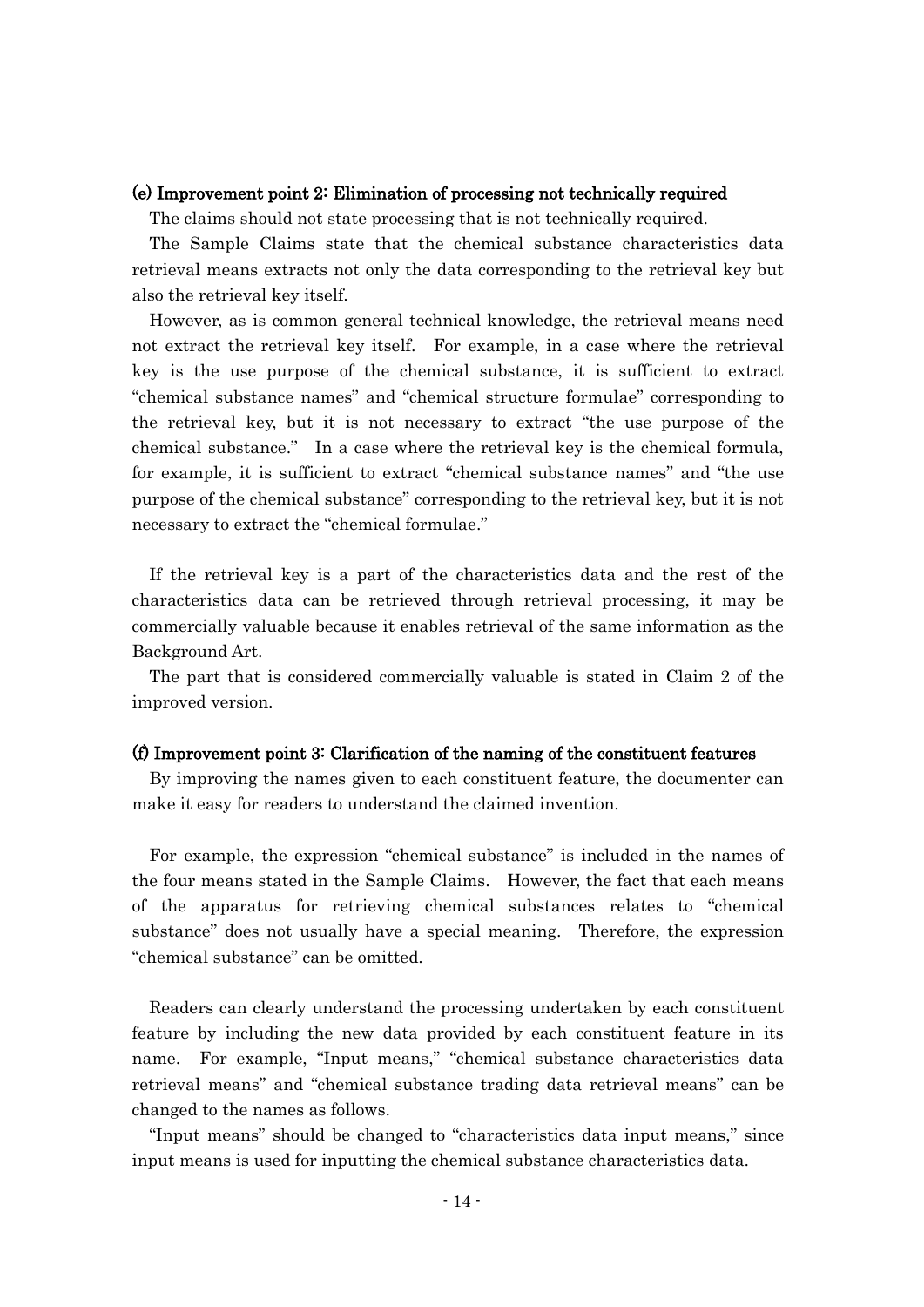"Chemical substance characteristics data retrieval means" should be changed to "identification data retrieval means," since identification data retrieval means is used for extracting the identification data based on the characteristics data.

"Chemical substance trading data retrieval means" should be changed to "trading data retrieval means," since trading data retrieval means is used for extracting the trading data based on the identification data.

## (g) Sample Claims after improvement

Considering the matters stated above, the Sample Claims can be improved, for example, as follows:

[ Improvement Version ]

## Claims

[Claim 1]

An apparatus for retrieving chemical substances, comprising:

a *characteristics data storage unit* for storing identification data and characteristics data of each of a plurality of chemical substances in correspondence;

a trading data storage unit for storing identification data and trading data of each of a plurality of chemical substances in correspondence;

a *characteristics data input unit* for inputting characteristics data of a chemical substance as a retrieval key;

an *identification data retrieval unit* for extracting identification data corresponding to the retrieval key from the characteristics data storage unit, the retrieval key inputted by the characteristics data input unit;

a trading data retrieval unit for extracting trading data corresponding to the identification data from the trading data storage unit, the identification data extracted by the characteristics data retrieval unit; and

a *display unit* for displaying the characteristics data inputted by the characteristics data input unit, the identification data extracted by the identification data retrieval unit and the trading data extracted by the trading data extracted unit in correspondence on a display screen.

[Claim 2] The apparatus of Claim 1,

wherein the characteristics data includes a plurality of characteristic individual data;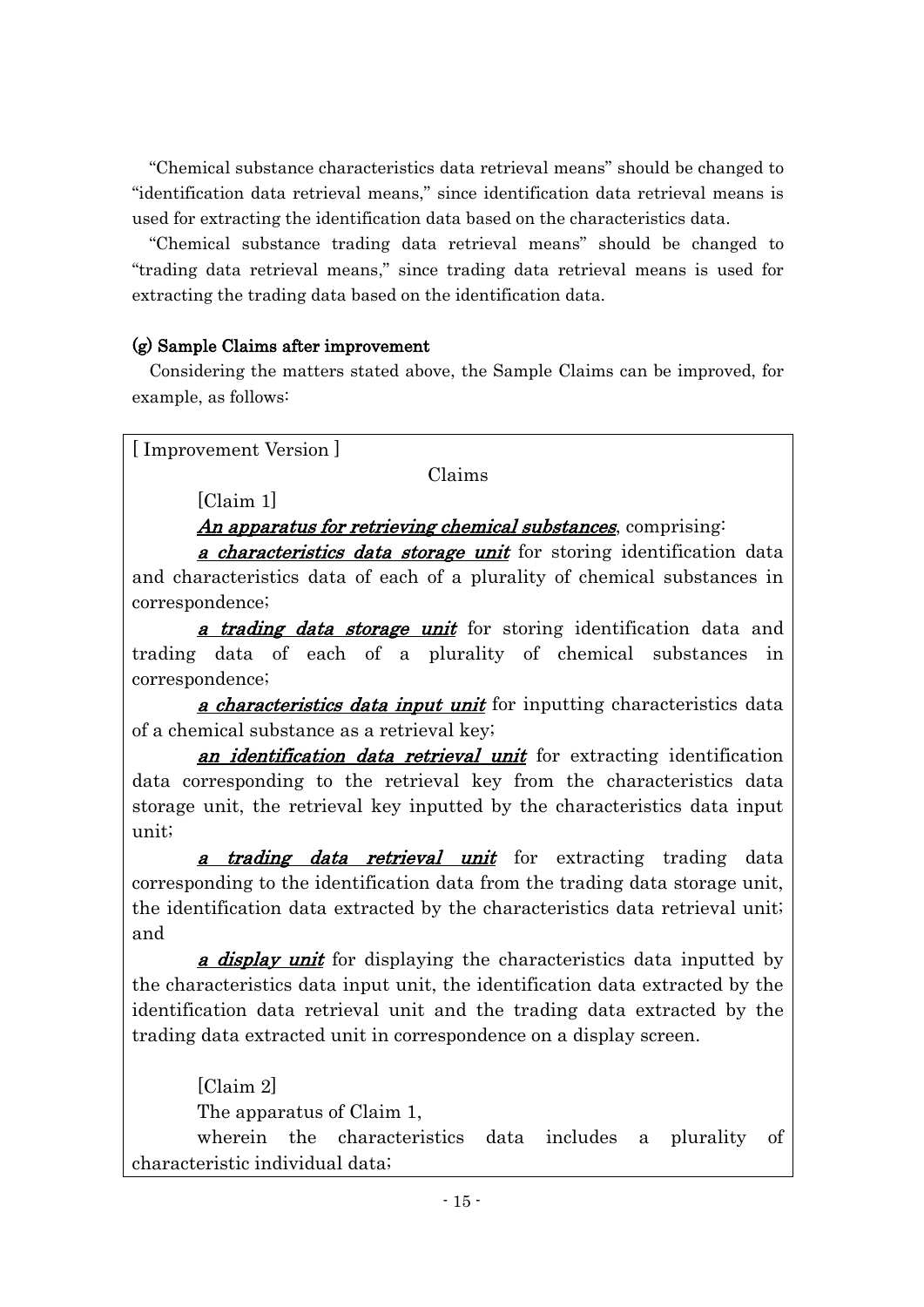the characteristics data input unit inputs some or all of the plurality of characteristic individual data as the retrieval key;

the identification data retrieval unit

extracts the identification data corresponding to the retrieval key and the remainder of the characteristic individual data if the characteristics data input unit inputs only a part of the plurality of the characteristic individual data, and

extracts the identification data corresponding to the retrieval key if the characteristics data input unit inputs all of the plurality of the characteristic individual data; and

the display unit displays the characteristic individual data extracted by the identification data retrieval unit.

## (2) Drawings

## A. Formality

Drawings shall be displayed in black and white. Each figure shall be preceded by a term that shows that it is a figure (e.g. "Fig." or "Figure"), a space, and with an Arabic numeral that designates the figure (e.g. "Fig 1" or "Figure 1").

In principle, explanations concerning drawings should be stated in the description. Figures are often explained using referential marks. Referential marks not stated in the description should not be displayed in figures, and vice versa.

#### B. Points for improvement in the sample figure

One figure is shown in the sample. This is called the "Sample Figure." The Sample Figure shows the hardware configuration of an apparatus for retrieving data about chemical substances.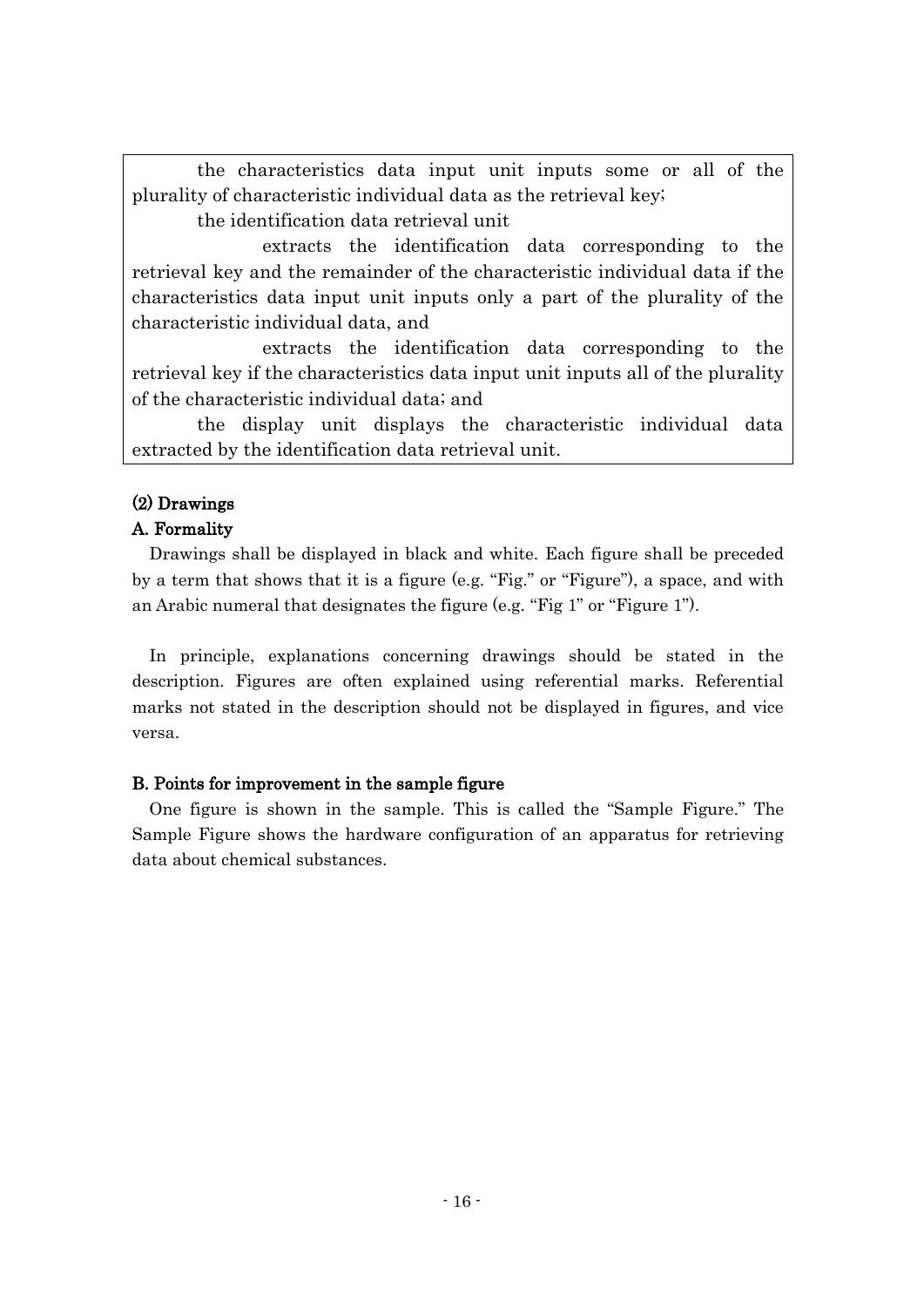

Here is an explanation about the points that can be improved in the Sample Figure.

First, the figure should clarify the correspondence relationship between the claimed invention and each constituent feature. For example, the elements corresponding to the chemical substance characteristics data retrieval means and chemical substance trading data retrieving means are not clarified.

Further, in a patent examination of computer-related technology, some countries mandate the statement of explicit flowchart in patent examination. Therefore, it is advisable, if possible, to provide a flowchart in patent application documents for computer-related technology.

Thus, matters to be stated in patent application documents may vary from country to country, so the documenter should check the examination guidelines, etc. and confirm the matters to be stated in the patent application documents.

#### C. Improved version

The Sample Figure has been improved as follows:

Figure 1 is a functional block diagram, showing elements corresponding to each constituent feature of the claimed invention.

Figure 2 is a flowchart, showing the processing of the claimed invention.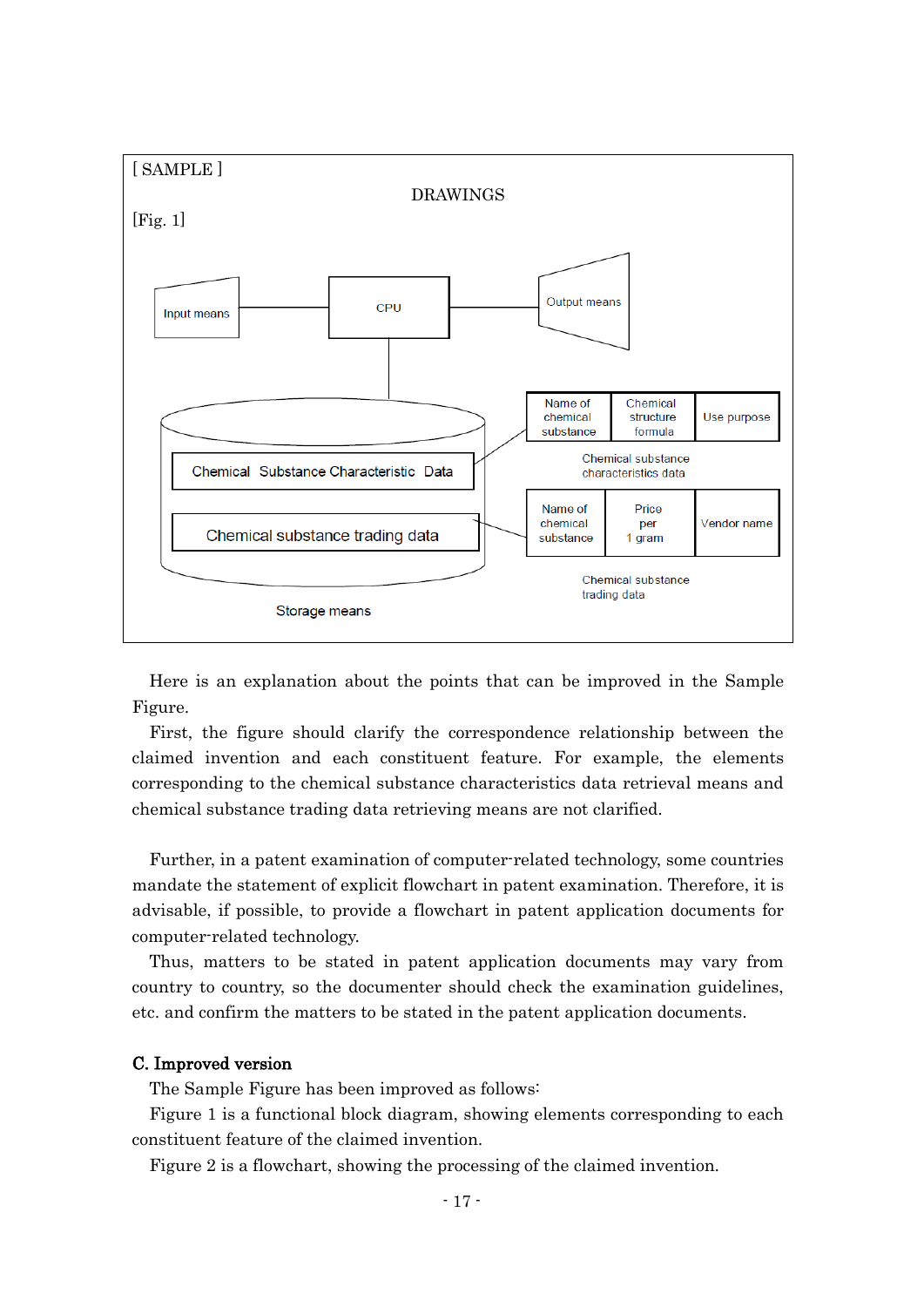

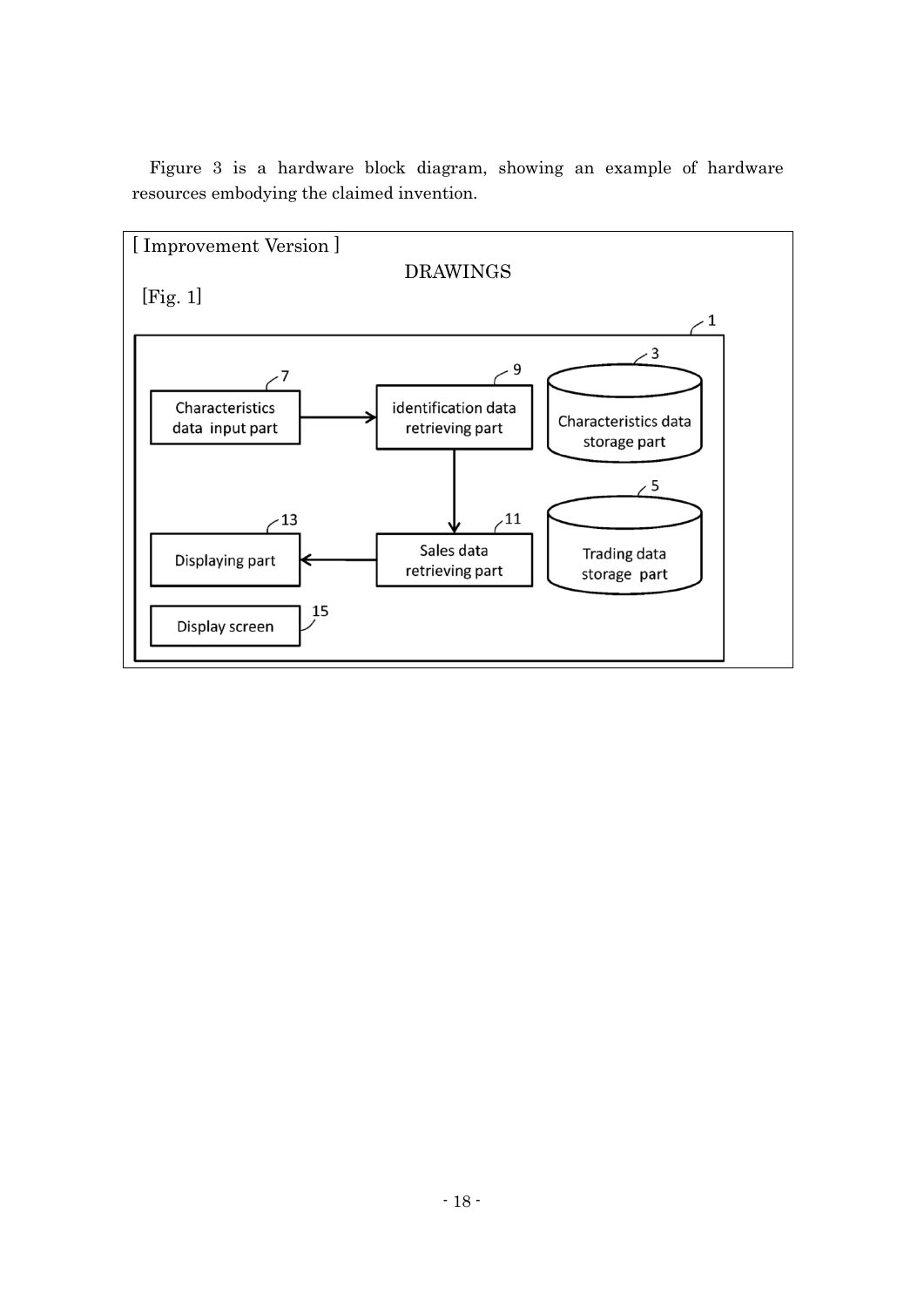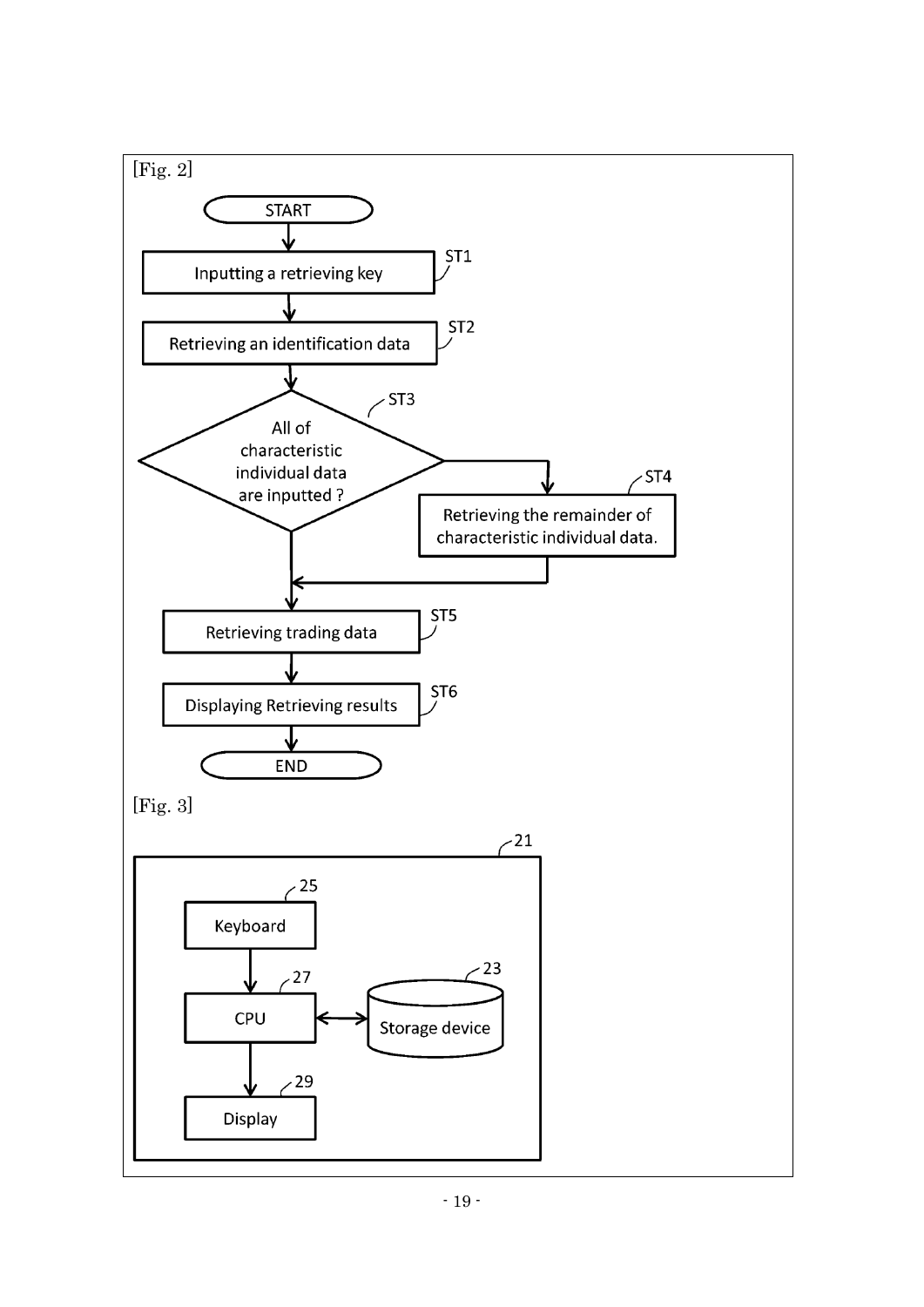#### (3) Description

The description should state the technical significance of the claimed invention, and explain the claimed invention as a whole, clearly and fully so that it can be worked.

There are standardized section titles for the description. The documenter should draft the documents in accordance with the standardized section titles.

Paragraphs in the description shall be numbered with consecutive Arabic numerals. The title of the invention and the section titles, however, shall not be numbered.

The documenter may state mathematical and chemical formulae. Each formula shall be preceded by a sign that shows that it is a mathematical formula ("Math.") or a chemical formula ("Chem."), a space, and with an Arabic numeral that designates each mathematical or chemical formula (E.g. Math. 1, Math. 2, Chem. 1, Chem. 2).

Here is an explanation of the section titles in general use, in order of appearance:

#### A. Title of Invention (or Title)

The Title of Invention shall briefly present the contents of the invention (Form 29-13).

The following provides a sample description.

#### TITLE OF INVENTION

Apparatus for retrieving chemical substances

#### B. Technical Field (or Field)

In this section, the Technical Field to which the claimed invention belongs shall be stated.

The following provides a sample description.

#### TECHNICAL FIELD

[0001]

This invention relates to a system for retrieving and ordering chemical substances to be used for specific purposes in the chemical industry, pharmacies, and others.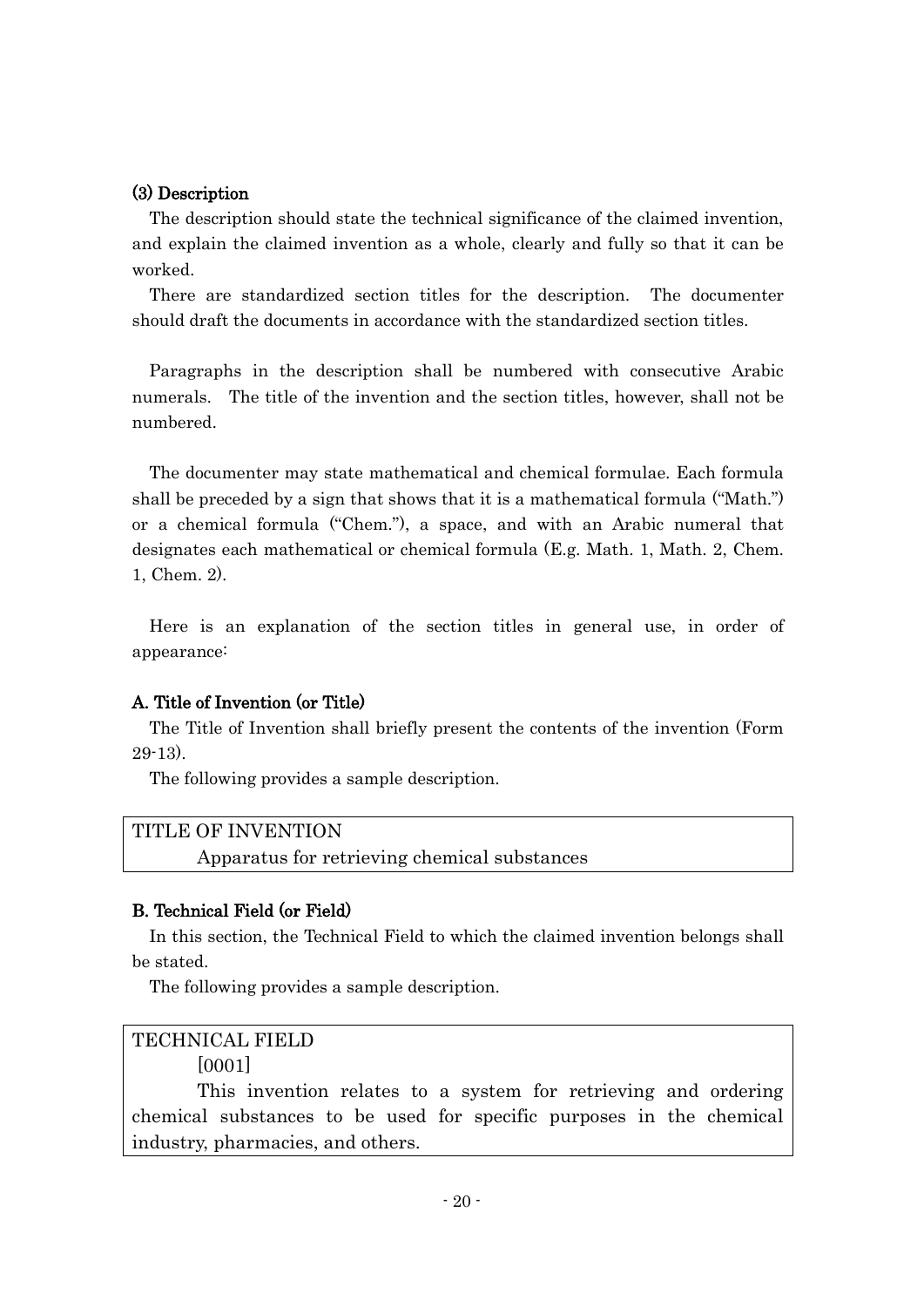## C. Background Art (or Background) and Citation List (a) Background Art

This refers to the art, which, as far as is known to the applicant, can be regarded as useful for understanding the claimed invention, and the relationship between the claimed invention and prior art.

For example, where the problem to be solved by the claimed invention is publicly known, the conventional method for solving the publicly known problem is the Background Art.

There are cases where publicly unknown art is stated as Background Art. In such cases, the documenter should clearly indicate that the Background Art is publicly unknown.

The documenter selects a Background Art based on the state of the art as of the filing. The Background Art need not be the closest publicly known art found through an ideal search. It is important for the documenter to state at least the common general technical knowledge naturally known to a person skilled in the art as a Background Art. And, by stating in the Summary of Invention the technical contribution of the claimed invention to the common general technical knowledge, the applicant will be able to effectively oppose an examiner's decision of lack of novelty and inventive step.

#### (b) Citation List

Where the applicant has knowledge of any inventions known to the public through publication at the time of filing of the patent application, the source of the information concerning the inventions known to the public through publication, such as the name of the publication and so forth shall be stated in the Citation List.

In the Citation List, publications shall be classified into patent literature and non- patent literature. Examples of statements specifying literature are given in the examination guidelines and handbook.

#### (c) Points for improvement in the sample Background Art

The following provides a sample of the Background Art.

## [ SAMPLE ] BACKGROUND ART

[0002]

The information retrieval technology in general is applied for various purposes, and also in the field of retrieving chemical substances, the technology is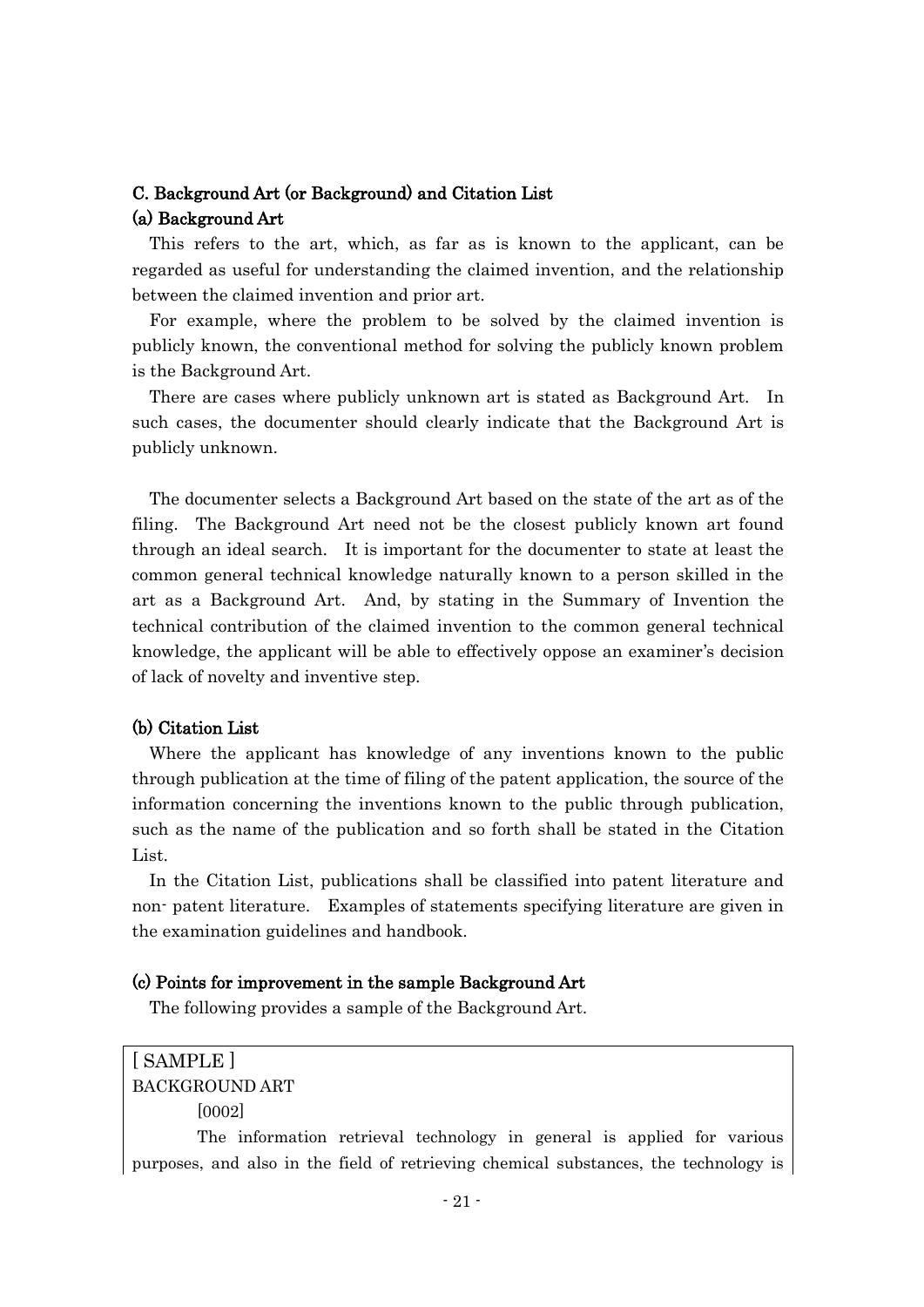known to store names of chemical substances, chemical structure formulae, purposes, etc. in correspondence to stored items, to retrieve them by one item as a retrieval key and to extract other related information.

[0003]

However, in the conventional chemical substance retrieval system, since trading information such as prices and vendors which have no direct relationship with the chemical substance characteristics have not been stored, these information had to be acquired using other systems.

Here is an explanation of the points for improvement in this sample Background Art.

The paragraphs 0002 and 0003 of the sample indicate Background Arts concerning chemical substance characteristics data and chemical substance trading data, respectively.

The statement in paragraph 0002, "the retrieval technology in general is applied for various purposes" can be omitted, since the claimed invention is pertaining to an "apparatus for retrieving chemical substances," and, therefore, it is sufficient to state the facts concerning the chemical substance retrieval technology of which the applicant is aware.

The statement in paragraph 0002 provides material that serves as the criteria by which the feasibility of retrieval processing by the claimed invention is judged.

The statement in paragraph 0003, "trading data of chemical substances had to be acquired using other systems" is abstract, so readers of patent application documents cannot realize the problems of the Background Art. It is essential that the documenter should state the facts objectively.

This statement of Background Art can be improved, for example, as follows:

## [ Improvement Version ] BACKGROUND ART

[0002]

A conventional chemical substance retrieval system in Patent Literature 1 stores names of chemical substances, chemical structure formulae, purposes, etc. in correspondence, retrieves them from one of the items as a retrieval key, and extracts other related information.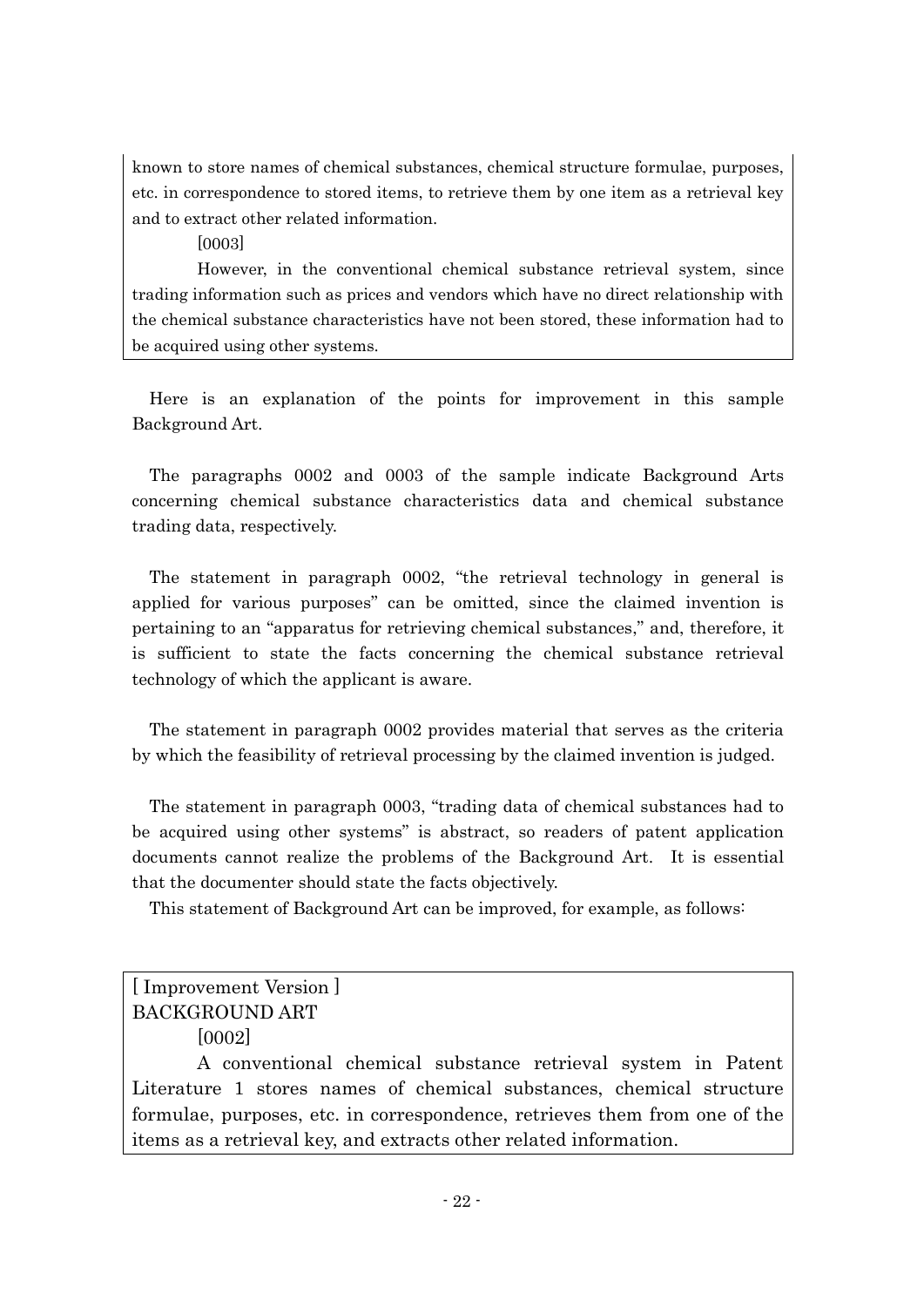[0003]

Trading data of chemical substances (such as prices and vendors, etc.) has no relationship with the characteristics data. The conventional chemical substance retrieval system in Patent Literature 1 has not stored the trading data of chemical substances. Therefore, the trading data had to be acquired using other systems (See Non Patent Literature 1).

CITATION LIST

PATENT LITERATURE

[0004]

 [Patent Literature 1] Publication of unexamined patent application No. ○○○○-○○○○○○

NON PATENT LITERATURE [0005]

 [Non Patent Literature 1] Name of the author, title of thesis, title of publication, publishing nation, publishing company and the like, publishing day, month and year and pages.

## D. Summary of Invention (or Summary)

In principle, this statement should include the problems to be solved by the invention for which a patent is sought and how the problems have been solved by the invention. Where the invention for which a claim is sought has a beneficial effect in relation to conventional technology, such effect should be stated, if possible.

## (a) Technical Problems

The problems to be solved by the claimed invention should be stated on the premise of the Background Art. The documenter should consider the questions naturally raised from the statement of the Background Art based on common general technical knowledge. It is useful to analyze such questions in order to indicate the usability of the claimed invention.

For example, where the invention lies in realizing what the problem is, this should be apparent (PCT guideline 4.06). On the other hand, if the problem is known or obvious, the inventive step examination will bear on the originality of the solution claimed (WIPO HANDBOOK). Therefore, the claim for the originality of the solution to the problem should be enhanced.

| [SAMPLE]                 |
|--------------------------|
| <b>TECHNICAL PLOBLEM</b> |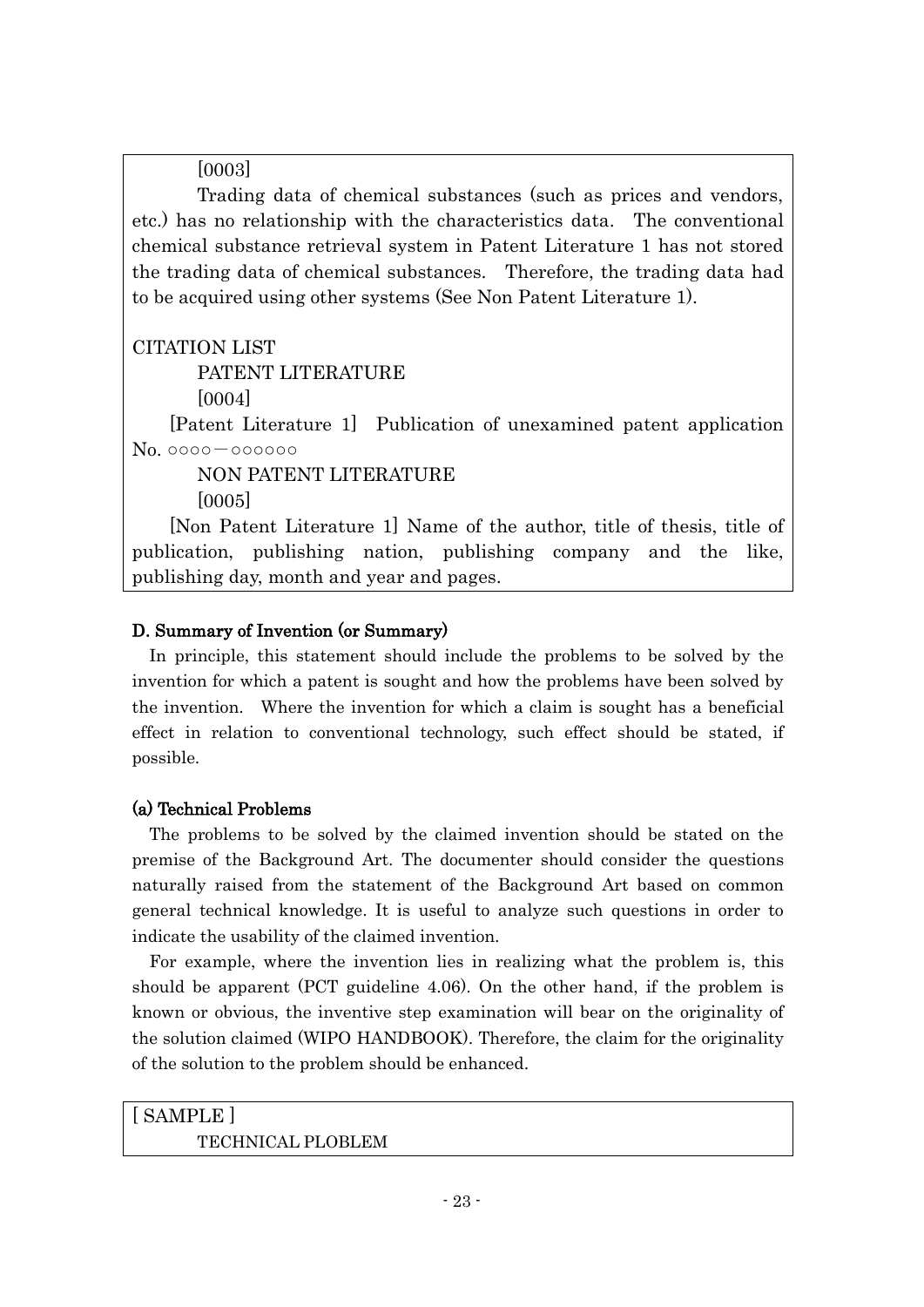[0004]

The purpose of this invention is to provide a chemical substance retrieval system, which is useful for ordering required chemical substances, enabled to extract trading information such as prices and vendors, by retrieving chemical substances based on the required use purpose of a chemical substance and chemical structure formula.

The technical problem in the sample substantially states the constituents and effects of the invention, but does not state the problem of the Background Art.

First, the documenter can analyze the reason why the Background Art has managed chemical substance characteristics and chemical substance trading data separately.

For example, the focus could be placed on the time-based difference between chemical substance characteristics and chemical substance trading data. That is, chemical substance characteristics do not, in principle, change through the past, present, and future; while chemical substance trading data does change with the passage of time.

Also, s/he can focus on the difference between the information acquisition methods concerning chemical substance characteristics and chemical substance trading data. Chemical substance characteristics are clarified by scientists through research and disclosed through academic theses, etc., while chemical substance trading data is adjusted in the market by vendors, etc. Information concerning chemical substance characteristics and chemical substance trading data are obtained from different sources.

On the premise of the analysis of both chemical substance characteristics and chemical substance trading data, readers of patent application documents can understand the reason why they have been managed separately, and therefore better understand the problem to be solved by the invention.

The problem to be solved by the invention can be improved, for example, as follows.

## [ Improvement Version ] TECHNICAL PROBLEM [0006]

However, the conventional chemical substance retrieval system in Patent Literature 1 retrieves the characteristics data. The characteristics data is obtained by researchers based on their scientific knowledge. On the other hand, the trading data is obtained from the economical trading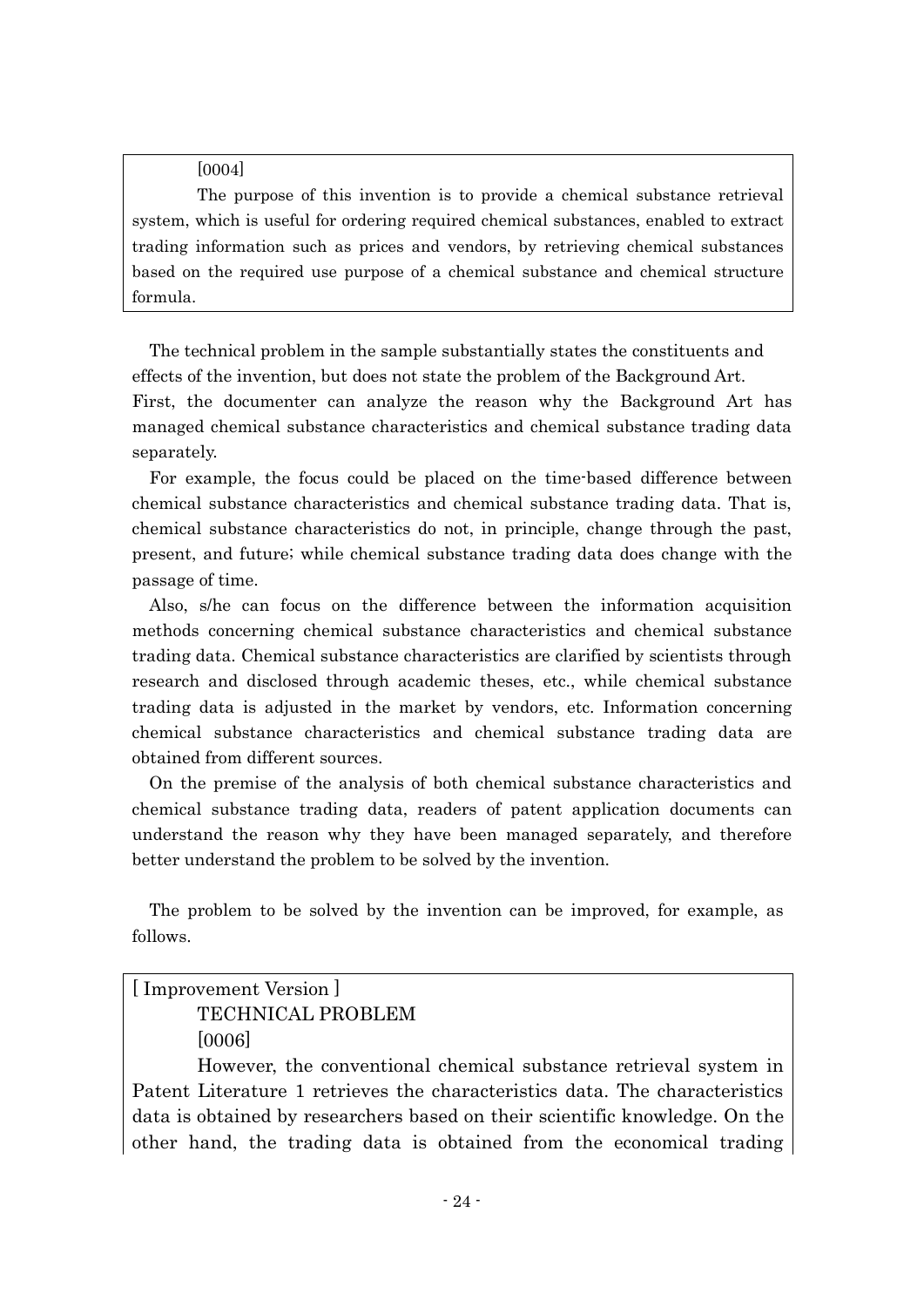results in the market. Therefore, the characteristics data and the trading data are managed separately. The user of the conventional chemical substance retrieval system has to get the characteristics data and the trading data separately.

[0007]

Accordingly, an object of the present invention is to provide an apparatus for retrieving chemical substances which can retrieve the trading data by using the characteristic data in the state of which the characteristic data and the trading data are separately managed.

#### (b) Solution to Problem

It should be stated how the problem has been solved by the claimed invention. It is not sufficient to state the solution to the problem in the mode for carrying out the invention. It should also be stated in the claims.

For example, where the solution to the problem is novel, it should be clearly and sufficiently stated along with its effects. However, where the solution to the problem is obvious (and has been already carried out), a detailed description of the solution to the problem may be minimized.

[ SAMPLE ]

SOLUTION TO PROBLEM

[0005]

A chemical substance retrieval system of this invention is structured in such a manner that a storage means to store names of chemical substances, use purposes of chemical substances and chemical structure formulae in their correspondence and a storage means to store names of chemical substances, prices and vendors in their correspondence are separately provided, and after retrieving a name of chemical substance based on a use purpose of chemical substance or chemical structure formula as the retrieval, a price and vendor are retrieved by the retrieved name of chemical substance. This configuration is decided taking into consideration easiness of data transfer from a conventional type of chemical substance retrieval system and easiness of data maintenance.

As to the sample "Solution to Problem," the former part alone is sufficient, which indicates that the claimed invention consists of two essential parts, by which the problem has been solved.

On the other hand, the statement in the latter part, "this configuration is decided taking into consideration easiness of data transfer from a conventional type of chemical substance retrieval system and easiness of data maintenance" is a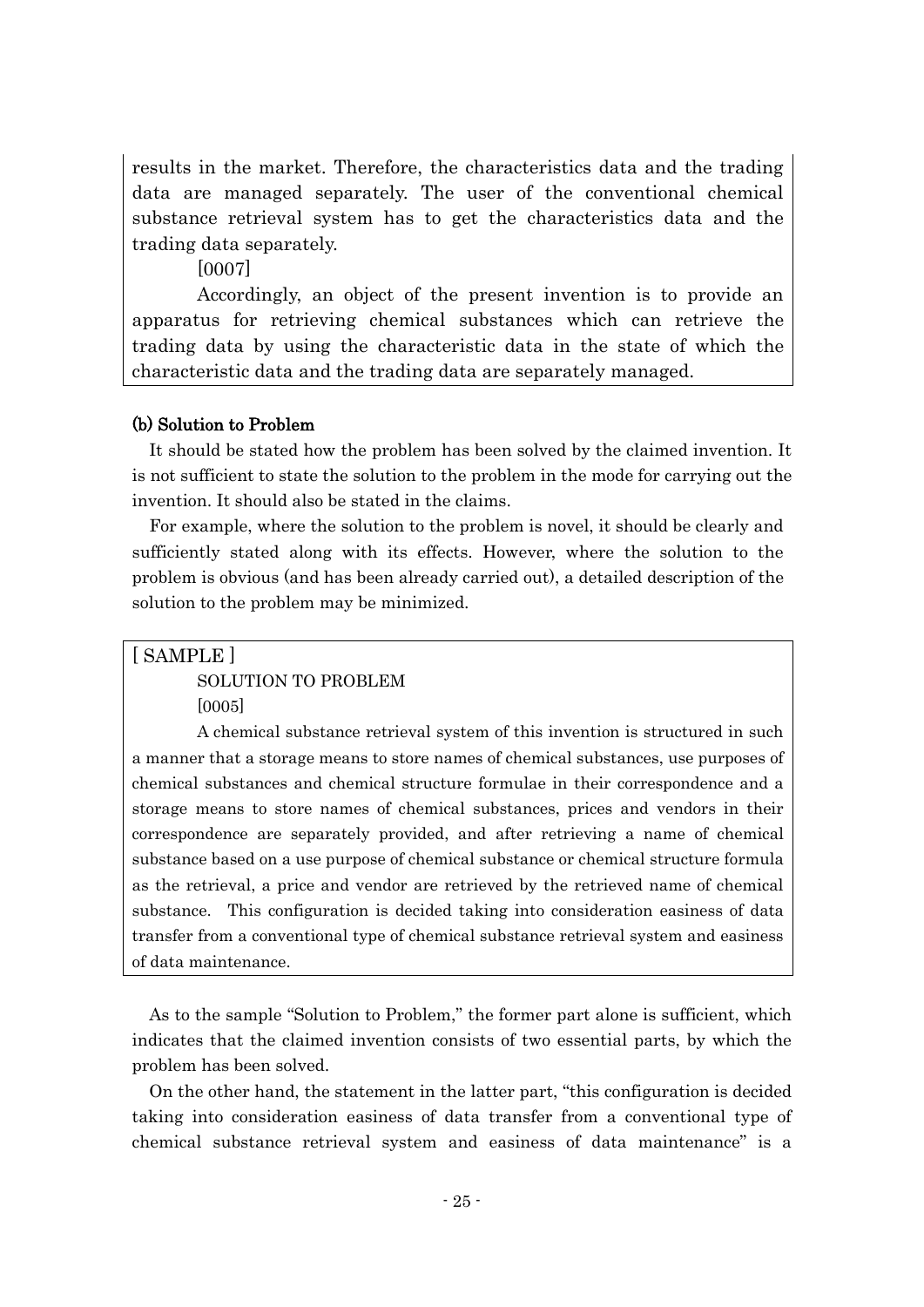statement concerning the effects of the claimed invention and, therefore, should be stated in the section "Advantageous Effects of Invention."

The statement in the "Solution to Problem" can be improved, for example, as follows:

## [ Improvement Version ] SOLUTION TO PROBLEM [0008]

The first aspect of the present invention is an apparatus for retrieving chemical substances, comprising two storage units. One is a characteristics data storage unit to store identification data and characteristics data in correspondence. The other is a trading data storage unit to store identification data and trading data in correspondence. The apparatus utilizes the identification data stored by both of the characteristics data storage unit and the trading data storage unit. The apparatus retrieves identification data from the characteristics data storage unit by using characteristics data, and retrieves trading data from the trading data storage unit by using the identification data.

[0009]

The second aspect of the present invention is the apparatus of the first aspect, wherein the characteristics data includes a plurality of characteristic individual data, and if some of the characteristic individual data is inputted, the remainder of the characteristic individual data is retrieved and displayed.

## (c) Advantageous Effects of Invention

Where the invention for which a patent is sought has advantageous effects in relation to conventional technology, such effects should be stated. An advantageous effect is an effect that is advantageous in comparison with an effect of a Background Art, among the effects derived from the matters defining the claimed invention (characteristic effects).

The effect needs to be obtained from the technical features of the claimed invention. An effect obtained from the constituent stated in the mode for carrying out the invention is not sufficient. The effect obtained from the technical features of the claimed invention should be stated.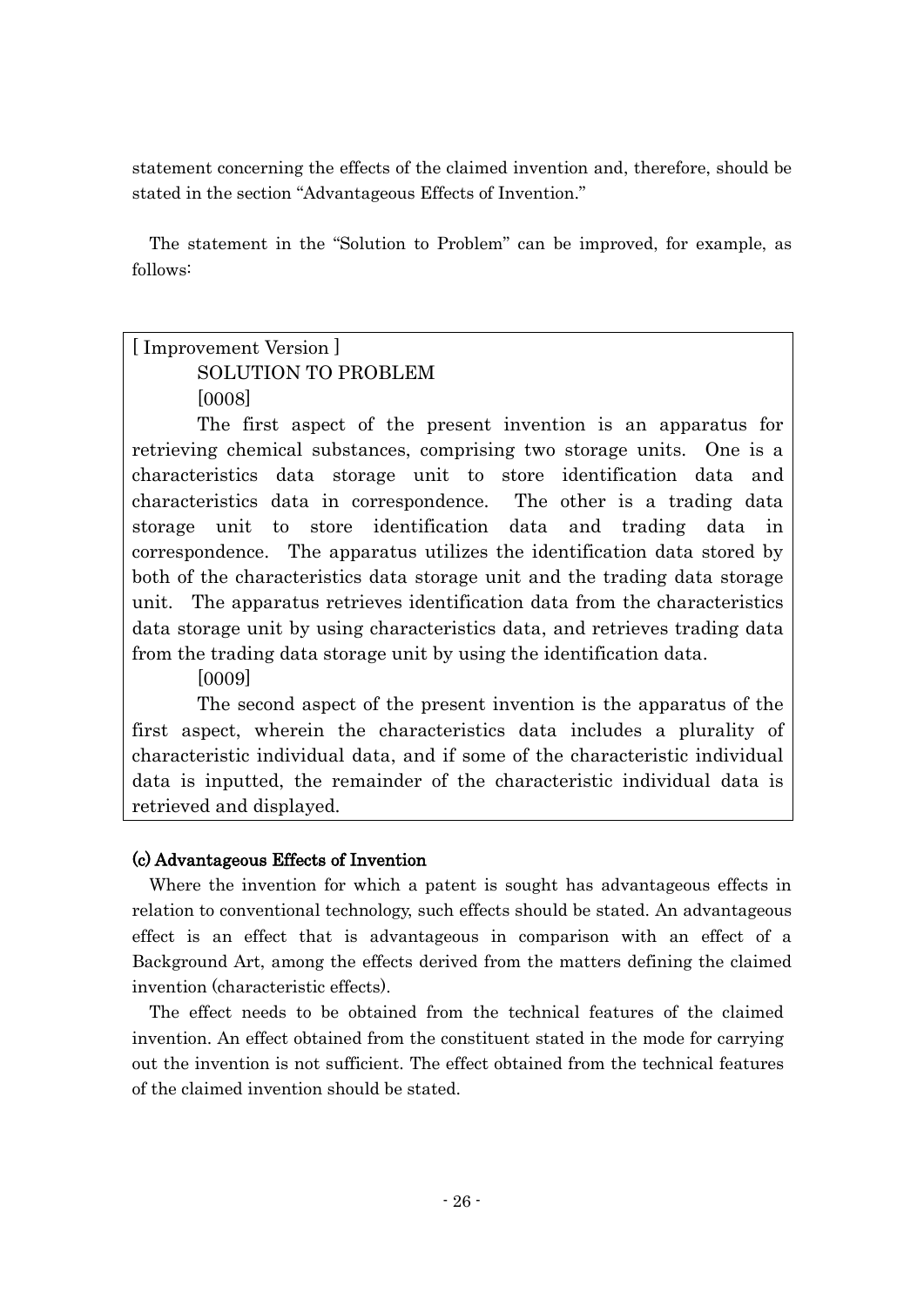For example, if no inventive step is found in the solution, the question becomes whether or not the result is obvious or whether it is surprising either by its nature or by its extent.

In patent examinations concerning the inventive step in Japan, advantageous effects are taken into consideration where they are explicitly stated in the description, etc. (Examination Guidelines). Therefore, the characteristic effects obtained from the invention should be stated as specifically as possible. (However, it should be noted that, in some countries, the statement of effects, etc., may influence the interpretation of the claims).

"Advantageous Effects" taken into consideration are, for example, effects that are advantageous and qualitatively different in comparison with those of cited inventions. "Advantageous Effects" are also effects that are qualitatively the same but quantitatively prominent. Further, they need to be the effects that a person skilled in the art could not foresee from the state of the art.

## [ SAMPLE ]

## ADVANTAGEOUS EFFECT OF INVENTION

[0006]

According to this invention, by retrieving a use purpose of chemical substance or chemical structure formula for a certain chemical substance, and enabling the extraction of trading information such as prices, dealing vendors, it is possible to provide a chemical substance retrieval system which offers convenience for ordering or other trading activities of a required chemical substance.

The claimed invention has two effects: an advantage for users and that for administrators.

Only the advantage for users is stated in the sample. The documenter should also state the advantage for administrators.

The Effects of the Invention can be improved, for example, as follows:

## [ Improvement Version ]

## ADVANTAGEOUS EFFECTS OF INVENTION [0010]

According to the present invention, the characteristics data storage unit and the trading data storage unit are different storage units. Therefore it is easy to transfer the characteristics data from the conventional chemical substance retrieval system to the characteristics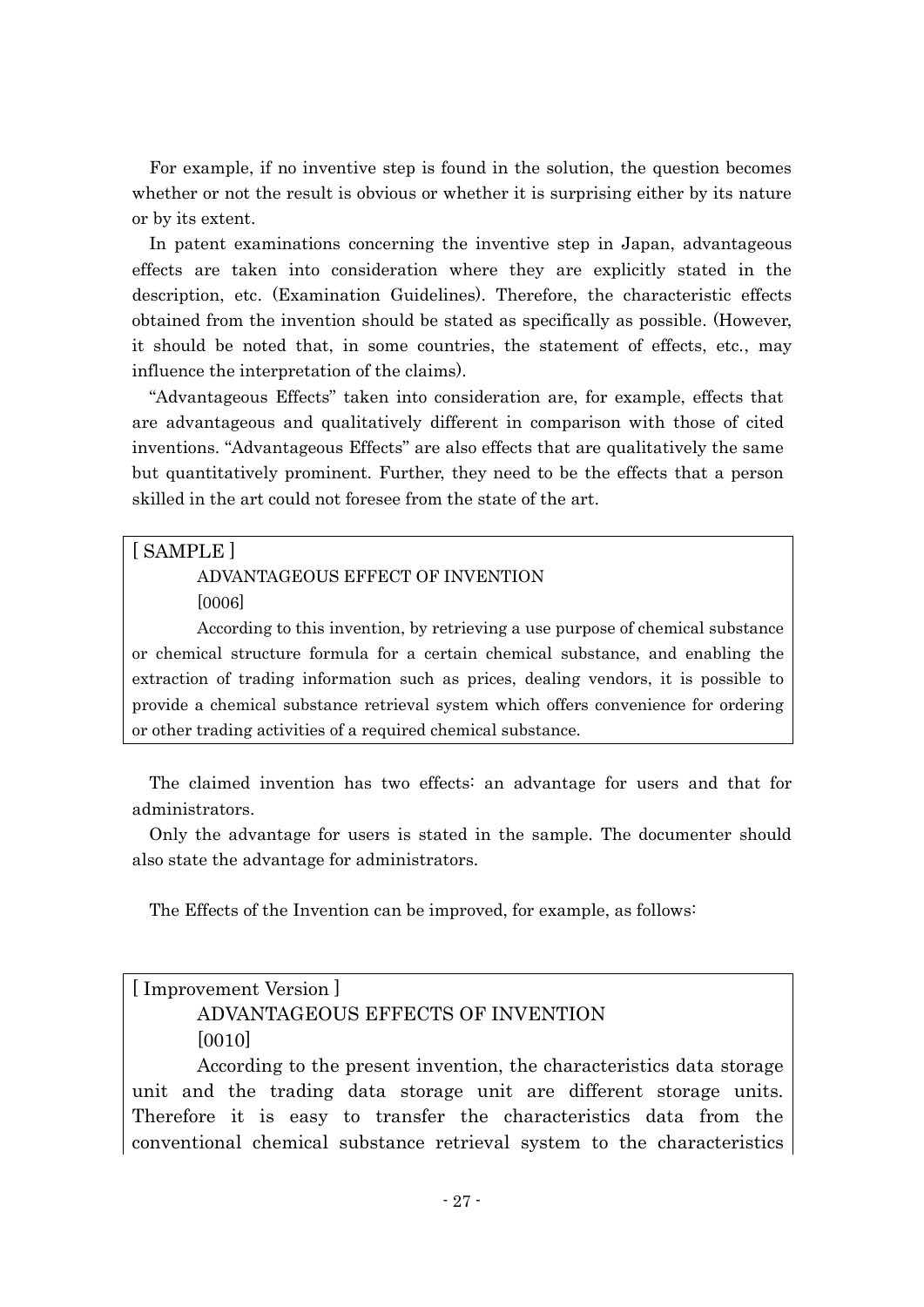data storage unit. The characteristics data and the trading data are managed separately as before, which enables easy data maintenance.

[0011]

Moreover, the identification data is commonly stored in the characteristics data storage unit and the trading data storage unit. Therefore, the apparatus retrieves the trading data easily by using the characteristics data.

[0012]

According to the second aspect of the present invention, if some of the characteristic individual data is inputted, the apparatus retrieves the remainder of the characteristic individual data. This apparatus can achieve the same retrieval process as the conventional chemical substance retrieval system described in Background Art.

## E. Brief Description of Drawings

A brief description of each drawing should be stated in this section. The description of each drawing should start on a new line and be preceded by the title designating the figure (e.g. Figure 1, Figure 2).

## F. Description of Embodiments

#### (a) Formality

In this section, the mode for carrying out a claimed invention that indicates how to work the invention should be stated so that a person ordinarily skilled in the art of the invention can work the claimed invention. At least one mode for carrying out the claimed invention should be stated, usually that which the applicant deems the best.

If necessary, examples indicating the specific mode for carrying out the invention should be stated. The heading "Example" should be assigned to the example. Where there is more than one example, headings with consecutive numbers such as [Example 1] and [Example 2] should be assigned, in order of appearance.

#### (b) Improvement of the sample of the mode for carrying out the invention

In the sample of a mode for carrying out the invention, hardware resources are summarized and processing flow is explained. However, this is substantially the same as the matters stated in claims. The documenter should describe the claimed invention more specifically.

Please refer to the attached documents for the improved version of the sample of a mode for carrying out the invention. The documenter can better describe a mode for carrying out the invention by presenting the whole picture first and then giving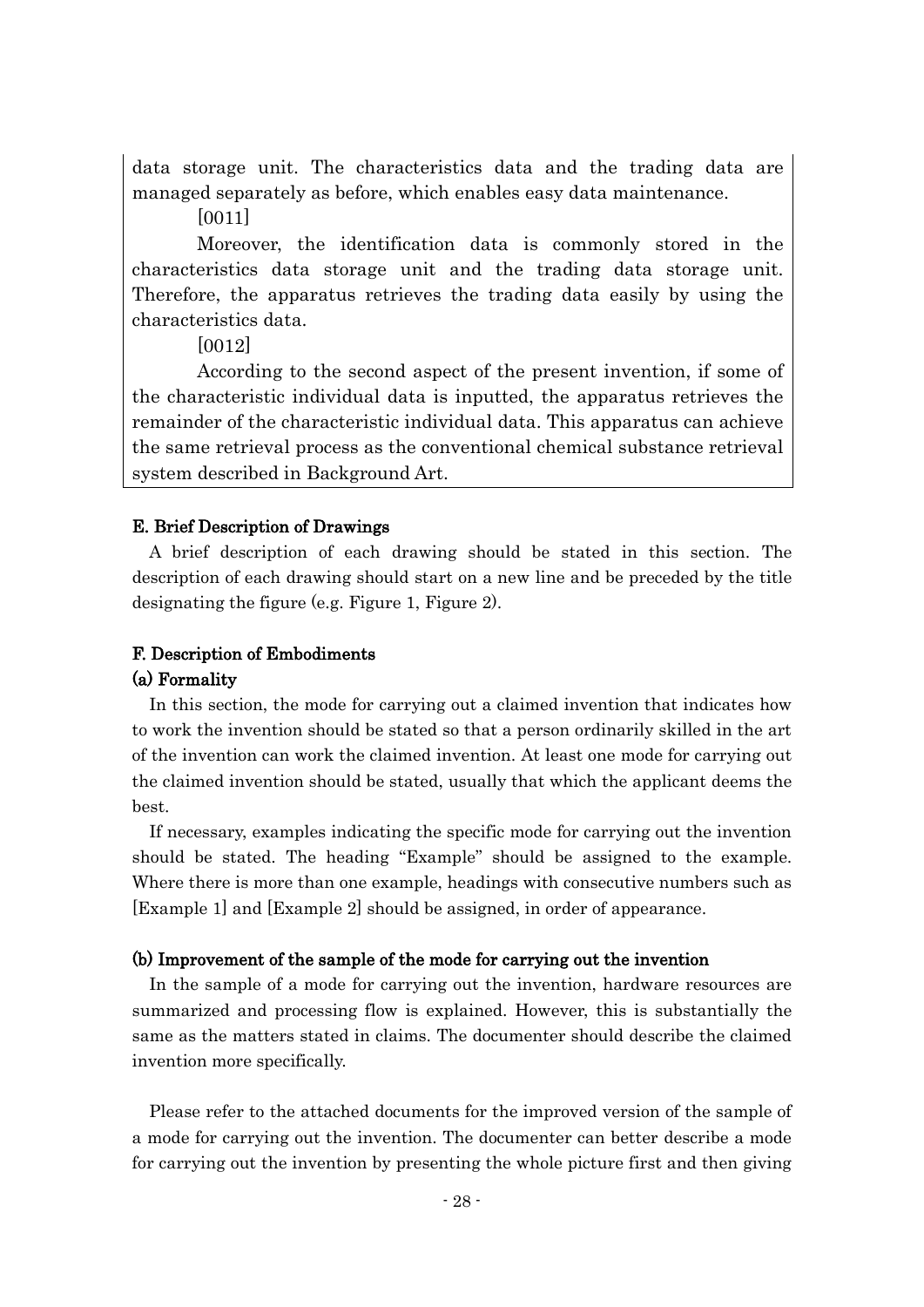a specific explanation of each constituent. In particular, s/he should clarify the correspondence relationship between each constituent feature and the elements of a mode for carrying out the invention so that readers can easily understand the statement of the mode for carrying out the invention.

## G. Industrial Applicability

Industrial Applicability should be stated when it is not obvious from the description or nature of the invention, as stipulated under  $5.1(a)(vi)$  of the PCT rule.

## H. Reference Signs List

Reference Signs List is a single list that covers the description, drawings, and scope of claims.

## 5. Improved Version of the Sample

The following is an improved version of the sample patent application documents. It should be noted that this does not represent an "ideal" patent application document. The documenter should have repeated discussions with the inventor and the applicant in order to draft the patent application documents best suited to the inventor and the applicant.

[ Improvement version ]

## DESCRIPTION

## TITLE OF INVENTION

Apparatus for retrieving chemical substances

## TECHNICAL FIELD

[0001]

This invention relates to a system for retrieving and ordering chemical substances to be used for specific purposes in the chemical industry, pharmacies, and others.

## BACKGROUND ART

[0002]

A conventional chemical substance retrieval system in Patent Literature 1 stores names of chemical substances, chemical structure formulae, purposes, etc. in correspondence, retrieves them from one of the items as a retrieval key, and extracts other related information.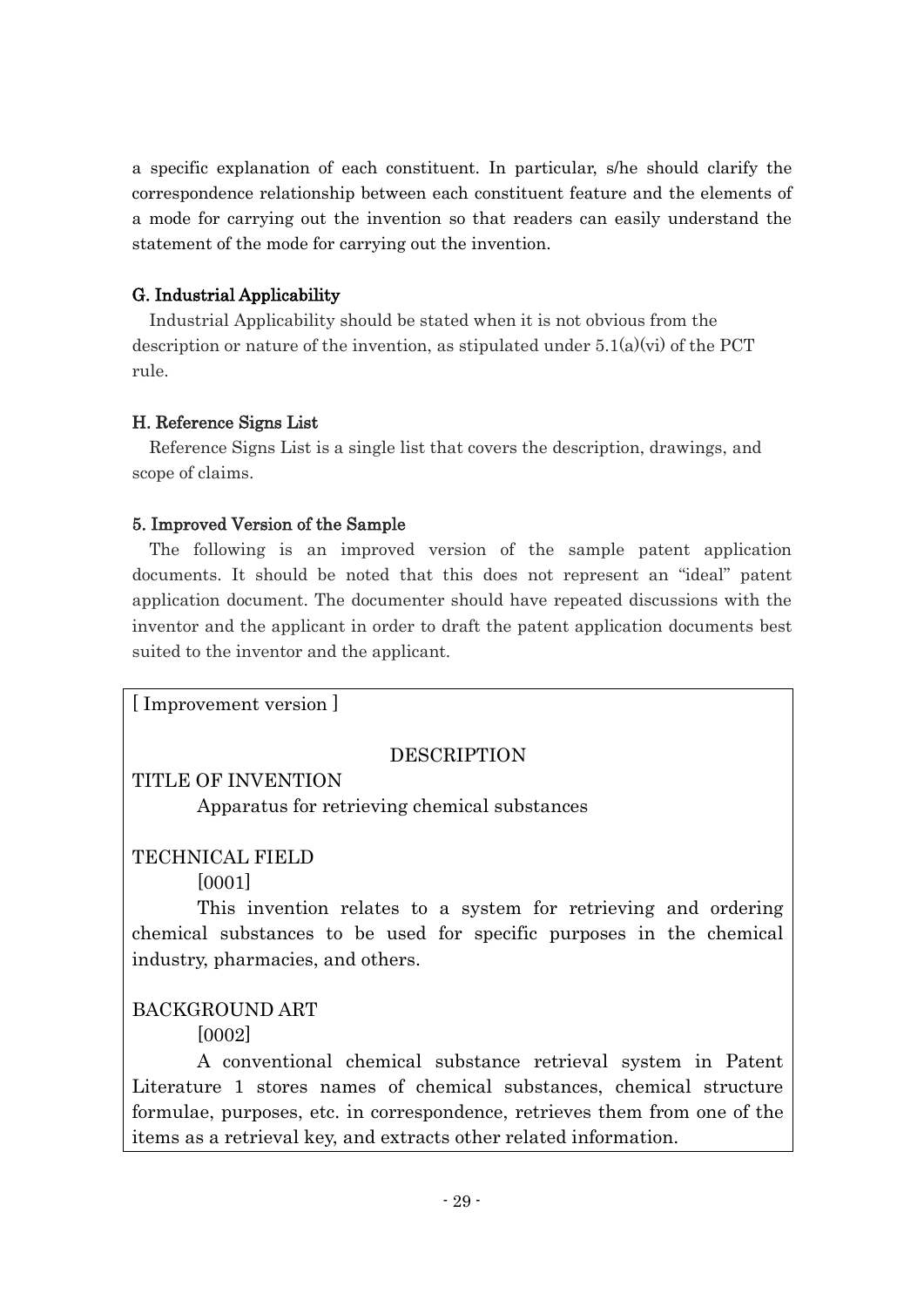[0003]

Trading data of chemical substances (such as prices and vendors, etc.) has no relationship with the characteristics data. The conventional chemical substance retrieval system in Patent Literature 1 has not stored the trading data of chemical substances. Therefore, the trading data had to be acquired using other systems (See Non Patent Literature 1).

## CITATION LIST

PATENT LITERATURE

[0004]

 [Patent Literature 1] Publication of unexamined patent application No. ○○○○-○○○○○○

NON PATENT LITERATURE

[0005]

 [Non Patent Literature 1] Name of the author, title of thesis, title of publication, publishing nation, publishing company and the like, publishing day, month and year and pages.

## SUMMARY OF INVENTION

TECHNICAL PROBLEM

[0006]

However, the conventional chemical substance retrieval system in Patent Literature 1 retrieves the characteristics data. The characteristics data is obtained by researchers based on their scientific knowledge. On the other hand, the trading data is obtained from the economical trading results in the market. Therefore, the characteristics data and the trading data are managed separately. The user of the conventional chemical substance retrieval system has to get the characteristics data and the trading data separately.

[0007]

Accordingly, an object of the present invention is to provide an apparatus for retrieving chemical substances which can retrieve the trading data by using the characteristic data in the state of which the characteristic data and the trading data are separately managed.

## SOLUTION TO PROBLEM [0008]

The first aspect of the present invention is an apparatus for retrieving chemical substances, comprising two storage units. One is a characteristics data storage unit to store identification data and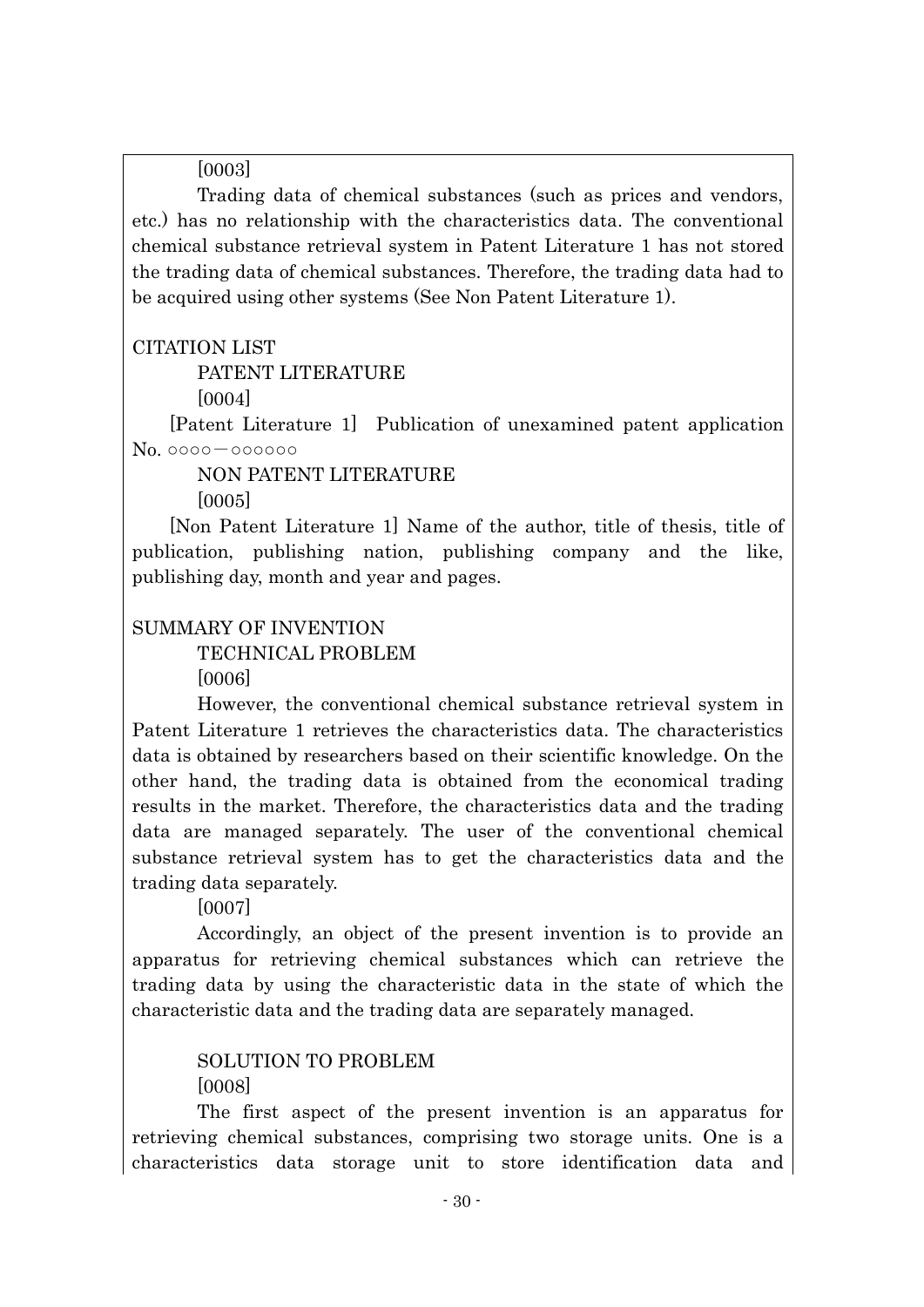characteristics data in correspondence. The other is a trading data storage unit to store identification data and trading data in correspondence. The apparatus utilizes the identification data stored by both of the characteristics data storage unit and the trading data storage unit. The apparatus retrieves identification data by using characteristics data from the characteristics data storage unit, and retrieves trading data by using the identification data from the trading data storage unit.

[0009]

The second aspect of the present invention is the apparatus of the first aspect, wherein the characteristics data includes a plurality of characteristic individual data, and if some of the characteristic individual data is inputted, the remainder of the characteristic individual data is retrieved and displayed.

## ADVANTAGEOUS EFFECTS OF INVENTION  $|0010|$

According to the present invention, the characteristics data storage unit and the trading data storage unit are different storage units. Therefore it is easy to transfer the characteristics data from the conventional chemical substance retrieval system to the characteristics data storage unit. The characteristics data and the trading data are managed separately as before, which leads to easy data maintenance.

[0011]

Moreover, the identification data is commonly stored in the characteristics data storage unit and the trading data storage unit. Therefore, the apparatus retrieves the trading data easily by using the characteristics data.

[0012]

According to the second aspect of the present invention, if some of the characteristic individual data is inputted, the apparatus retrieves the remainder of the characteristic individual data. This apparatus can achieve the same retrieval process as the conventional chemical substance retrieval system described in Background Art.

## BRIEF DESCRIPTION OF DRAWINGS

[0013]

Fig. 1 is a block diagram illustrating a chemical substance retrieval system as an example of the present invention.

Fig. 2 is a flow diagram illustrating an example of the information processing of the chemical substance retrieval system 1 in Fig. 1.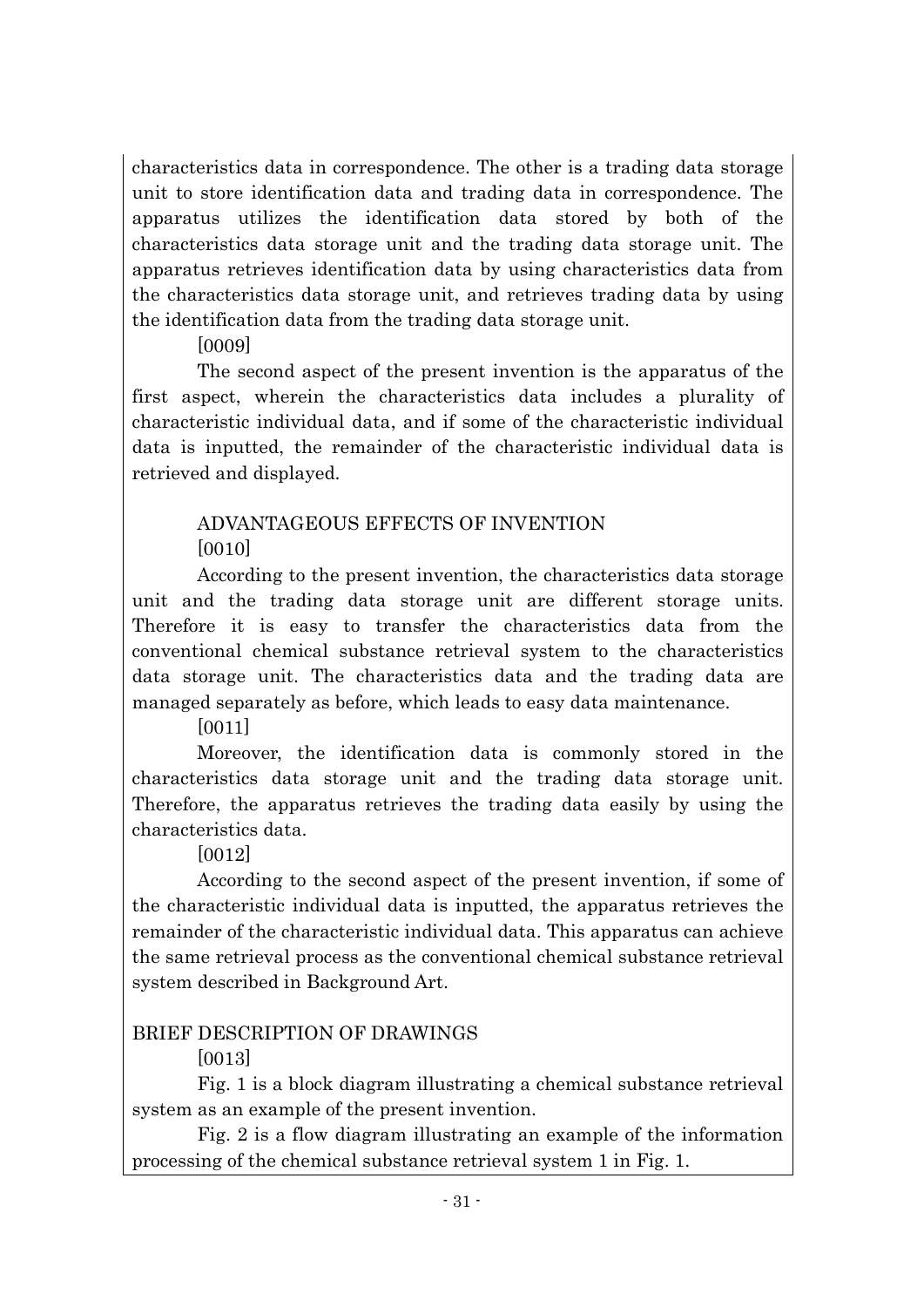Fig. 3 is a diagram illustrating an example of a hardware constitution realizing the chemical substance retrieval system 1 in Fig. 1.

## DESCRIPTION OF EMBODIMENTS

 $[0014]$ 

Fig. 1 is a block diagram illustrating a chemical substance retrieval system as an example of the present invention.

[0015]

In Fig. 1, a chemical substance retrieval system 1 comprises a characteristics data storage part 3, a trading data storage part 5, a characteristics data input part 7, an identification data retrieving part 9, a trading data retrieving part 11, a display part 13 and a display screen 15.

[0016]

The characteristics data storage part 3 stores identification data and characteristics data of each of a plurality of chemical substances in correspondence. Here, the identification data of a chemical substance is to distinguish a certain chemical substance from the other chemical substances. An example of the identification data is the name of a chemical substance. The characteristics data of a chemical substance is to specify the characteristics of a chemical substance. In this embodiment, the characteristics data includes a plurality of characteristic individual data. In the following, there are two characteristic individual data; the uses and the structure formulae of a plurality of chemical substances. The characteristics data storage part 3 can be easily built by using the conventional chemical substance retrieval system.

[0017]

The trading data storage part 5 stores the identification data and trading data of each of a plurality of chemical substances in correspondence. Here, the trading data is to purchase chemical substances in the market. In the following, the trading data includes the prices per gram and the vendor names of chemical substances.

[0018]

In chemical substance retrieval system 1, the characteristics data storage part 3 and trading data storage part 5 are separately manageable as before. Therefore, data maintenance is easy for an administrator of the chemical substance retrieval system 1.

[0019]

The characteristics data input part 7 inputs some or all of the plurality of characteristic individual data as retrieval keys.

[0020]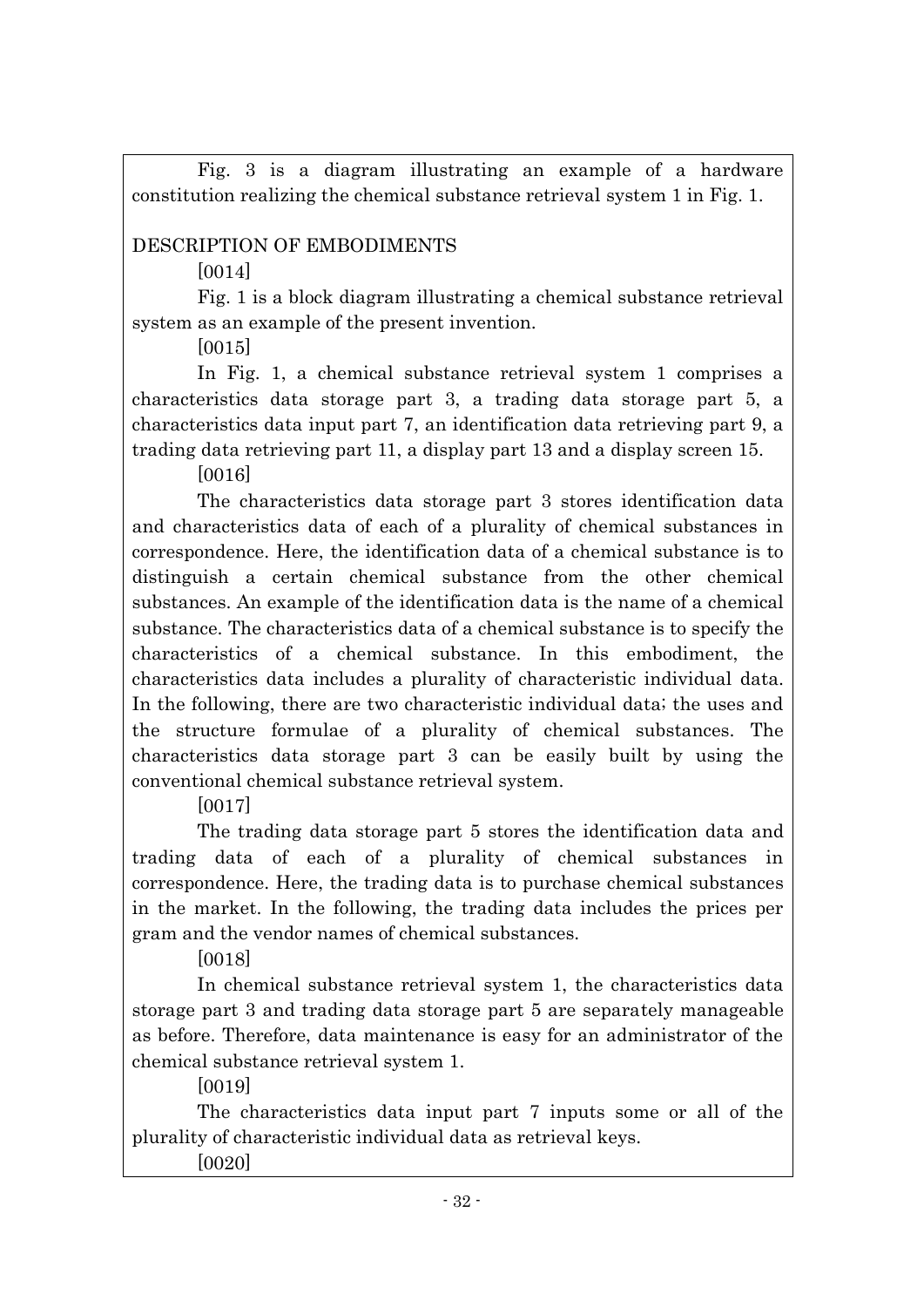The identification data retrieval part 9 extracts identification data corresponding to the retrieval key from the characteristics data storage part 3 based on the retrieval key inputted from the characteristics data input part 7. If the characteristics data input part 7 inputs some of the plurality of the characteristic individual data, the identification data retrieval part 9 extracts the identification data and the remainder of the characteristic individual data corresponding to the retrieval key. That is to say, if the use and chemical structure formula are inputted as retrieval keys, the identification data retrieval part 9 extracts the identification data. If the use of a chemical substance is inputted as a retrieval key, the identification data retrieval part 9 extracts the identification data and the chemical formula. If the chemical structure formula is inputted as a retrieval key, the identification data retrieval part 9 extracts the identification data and the use. In this way, the user obtains the identification data, the use and the chemical structure formula corresponding to the retrieval key by using the chemical substance retrieval system 1.

[0021]

The trading data retrieval part 11 extracts the trading data of chemical substances corresponding to the identification data from the trading data storage part 5 based on the identification data extracted by the identification data retrieval part 9. In this way, the user obtains the prices per gram and vendor names of chemical substances corresponding to the retrieval key.

[0022]

The display part 13 displays the characteristics data, the identification data and the trading data in correspondence on the display screen 15. That is to say, the identification data, the use, the chemical formula, price per gram and the vendor name corresponding to the retrieval key are displayed on the display screen.

[0023]

Fig. 2 is a flow diagram illustrating an example of the information processing of the chemical substance retrieval system 1 illustrated in Fig. 1. Referring to Fig. 2, an example of the information processing of the chemical substance retrieval system 1 in Fig. 1 is described.

[0024]

The characteristics data input part 7 inputs some or all of the characteristic individual data of chemical substance as a retrieval key (Step ST1 in Fig. 2).

[0025]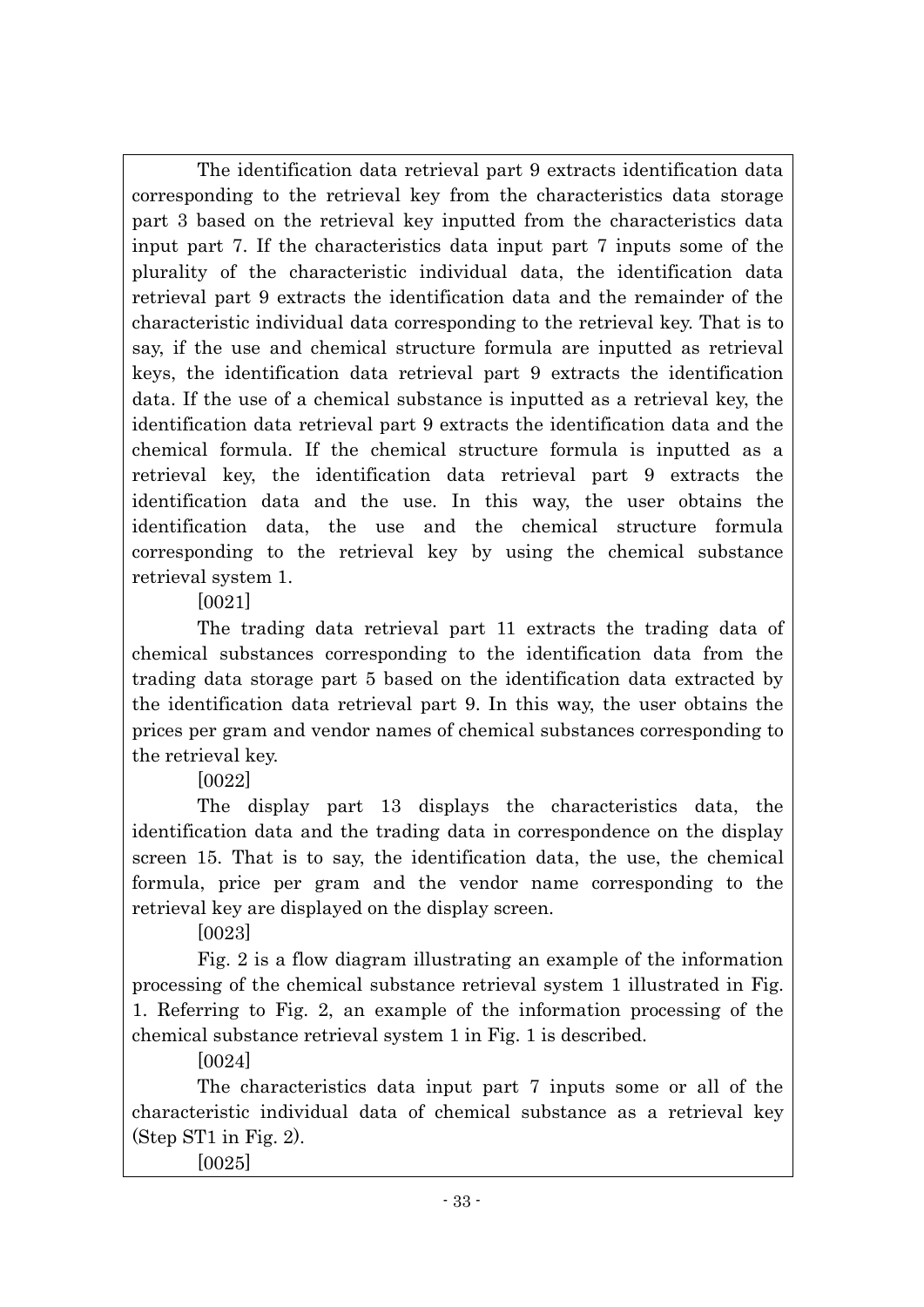The identification data retrieval part 9 extracts the identification data corresponding to the retrieval key from the characteristics data storage part 3 using the retrieval key inputted from the characteristics data input part 7 (Step ST2 in Fig. 2).

[0026]

The identification data retrieval part 9 judges if all of the characteristic individual data is inputted as the retrieval key or not (Step ST3 in Fig. 2). If the retrieval key is only a part of the characteristic individual data, the identification data retrieval part 9 extracts the remainder of the characteristic individual data (Step ST4 in Fig. 2).

[0027]

The trading data retrieval part 11 extracts, from the trading data storage part 5, the trading data corresponding to the identification data extracted by the identification data retrieval part 9 (Step ST5 in Fig. 2).

[0028]

The display part 13 displays the characteristics data, the identification data and the trading data in correspondence on the display screen 15 (Step ST6 in Fig. 2).

[0029]

Fig. 3 is a diagram illustrating an example of a hardware constitution for realizing the chemical substance retrieval system 1 in Fig. 1. Information processing device 21 comprises a storage device 23, a keyboard 25, a central processing unit (CPU) 27, and a display 29.

[0030]

The storage device 23 in Fig. 3 corresponds to the characteristics data storage part 3 and the trading data storage part 5 in Fig. 1. Storage device 23 can use a semiconductor storage unit such as RAM or ROM or a recording medium such as a magnetic disk and/or CD-ROM. Moreover, storage device 23 is shown as a single memory unit in Fig. 3. The characteristic data storage part 3 and the trading data storage part 5 may be realized by two storage devices.

[0031]

Keyboard 25 in Fig. 3 corresponds to the characteristics data input part 7 in Fig. 1.

[0032]

CPU 27 in Fig. 3 corresponds to the identification data retrieval part 9, the trading data retrieval part 11 and the display part 13 in Fig. 1.

[0033]

The display screen of display 29 in Fig. 3 corresponds to the display screen 15 in Fig. 1.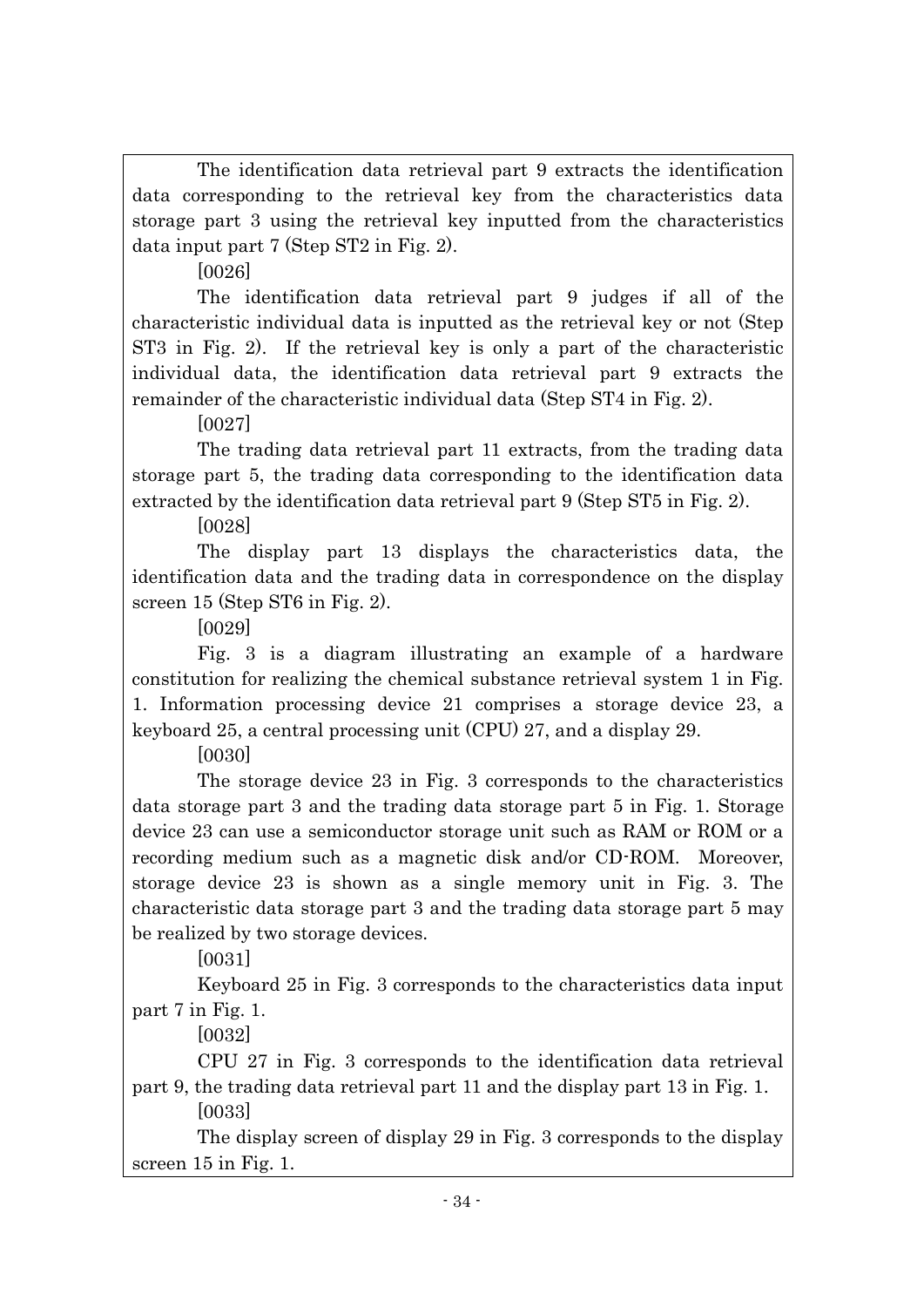## REFERENCE SIGNS LIST [0034]

1 Apparatus for retrieving chemical substances, 3 Characteristics data storage part, 5 Trading data storage part, 7 Characteristics data input part, 9 Identification data retrieval part, 11 Trading data retrieval part, 13 Display part, 15 Display screen, 21 Information processing device, 23 Storage device, 25 Keyboard, 27 CPU, 29 Display

## CLAIMS

[Claim 1]

An apparatus for retrieving chemical substances, comprising.

a characteristics data storage unit for storing identification data and characteristics data of each of a plurality of chemical substances in correspondence;

a trading data storage unit for storing identification data and trading data of each of a plurality of chemical substances in correspondence;

a characteristics data input unit for inputting characteristics data of a chemical substance as a retrieval key;

an identification data retrieval unit for extracting identification data corresponding to the retrieval key from the characteristics data storage unit, the retrieval key inputted by the characteristics data input unit;

a trading data retrieval unit for extracting trading data corresponding to the identification data from the trading data storage unit, the identification data extracted by the characteristics data retrieval unit; and

a display unit for displaying the characteristics data inputted by the characteristics data input unit, the identification data extracted by the identification data retrieval unit and the trading data extracted by the trading data extracted unit in correspondence on a display screen.

[Claim 2]

The apparatus of Claim 1,

wherein the characteristics data includes a plurality of characteristic individual data;

the characteristics data input unit inputs some or all of the plurality of characteristic individual data as the retrieval key;

the identification data retrieval unit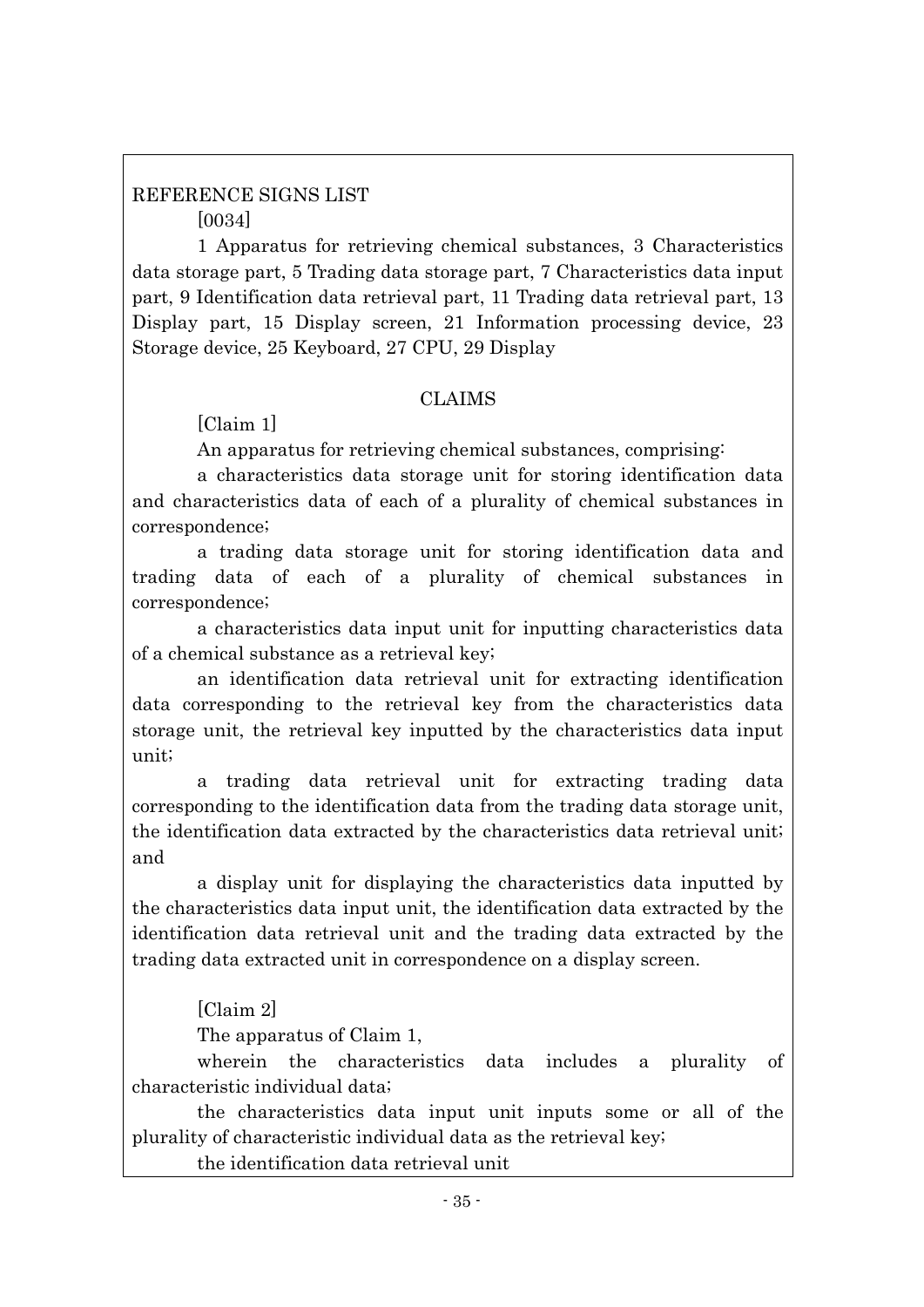extracts the identification data corresponding to the retrieval key and the remainder of the characteristic individual data if the characteristics data input unit inputs only a part of the plurality of the characteristic individual data, and

extracts the identification data corresponding to the retrieval key if the characteristics data input unit inputs all of the plurality of the characteristic individual data; and

the display unit displays the characteristic individual data extracted by the identification data retrieval unit.

## DRAWINGS